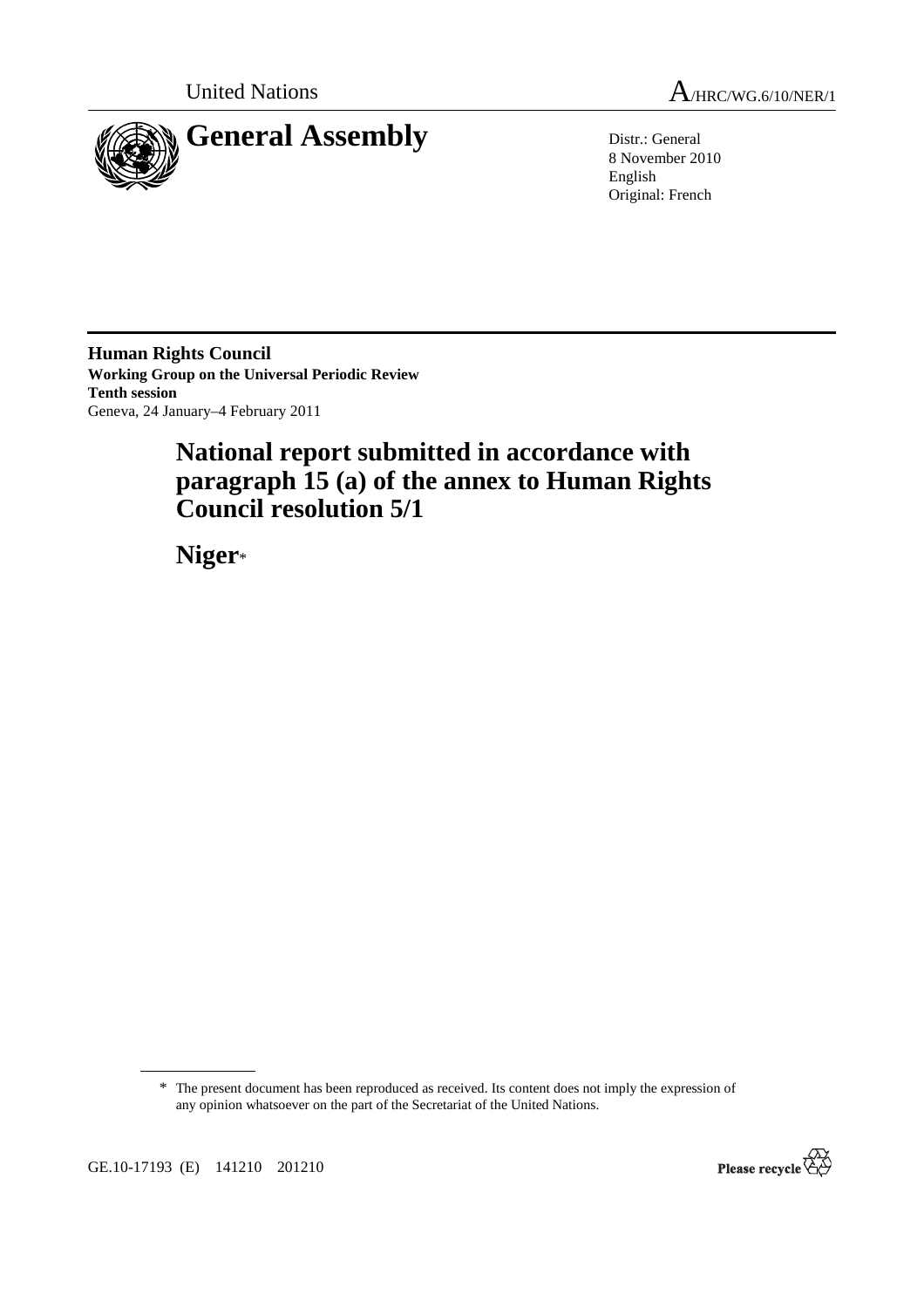### **A/HRC/WG.6/10/NER/1**

# Contents

|    |                                                                      |    |                                                                        | Paragraphs  | Page |
|----|----------------------------------------------------------------------|----|------------------------------------------------------------------------|-------------|------|
| Ι. |                                                                      |    |                                                                        | $1 - 2$     | 4    |
| П. | General overview, normative and institutional human rights framework |    |                                                                        | $3 - 13$    | 4    |
|    | A.                                                                   |    |                                                                        | $3 - 4$     | 4    |
|    | В.                                                                   |    |                                                                        | $5 - 8$     | 5    |
|    |                                                                      | 1. |                                                                        | 5           | 5    |
|    |                                                                      | 2. |                                                                        | $6 - 8$     | 5    |
|    | C.                                                                   |    |                                                                        | $9 - 13$    | 6    |
|    |                                                                      | 1. |                                                                        | $9 - 10$    | 6    |
|    |                                                                      | 2. |                                                                        | 11          | 6    |
|    |                                                                      | 3. |                                                                        | $12 - 13$   | 6    |
| Ш. |                                                                      |    |                                                                        |             | 7    |
|    | А.                                                                   |    | $15 - 20$                                                              | 7           |      |
|    | Β.                                                                   |    | The freedoms of religion, expression and association, participation in | $21 - 33$   | 7    |
|    |                                                                      | 1. |                                                                        | $21 - 25$   | 7    |
|    |                                                                      | 2. |                                                                        | $26 - 28$   | 8    |
|    |                                                                      | 3. |                                                                        | $29 - 33$   | 8    |
|    | C.                                                                   |    |                                                                        | $34 - 35$   | 9    |
|    | D.                                                                   |    |                                                                        | $36 - 39$   | 9    |
|    | Е.                                                                   |    |                                                                        | $40 - 50$   | 9    |
|    | F.                                                                   |    |                                                                        | $51 - 58$   | 11   |
|    |                                                                      | 1. |                                                                        | $51 - 54$   | 11   |
|    |                                                                      | 2. |                                                                        | $55 - 58$   | 11   |
|    | G.                                                                   |    | Rights of internally displaced persons, migrants, slavery and          |             |      |
|    |                                                                      |    | trafficking.                                                           | $59 - 62$   | 12   |
|    | Η.                                                                   |    |                                                                        | $63 - 73$   | 12   |
|    | Ι.                                                                   |    |                                                                        | $74 - 77$   | 13   |
|    | J.                                                                   |    |                                                                        | $78 - 79$   | 14   |
|    | Κ.                                                                   |    |                                                                        | $80 - 86$   | 14   |
|    | L.                                                                   |    |                                                                        | $87 - 88$   | 15   |
|    | M.                                                                   |    |                                                                        | 89-92       | 15   |
|    | N.                                                                   |    |                                                                        | $93 - 112$  | 16   |
|    |                                                                      | 1. |                                                                        | $93 - 101$  | 16   |
|    |                                                                      | 2. |                                                                        | $102 - 104$ | 17   |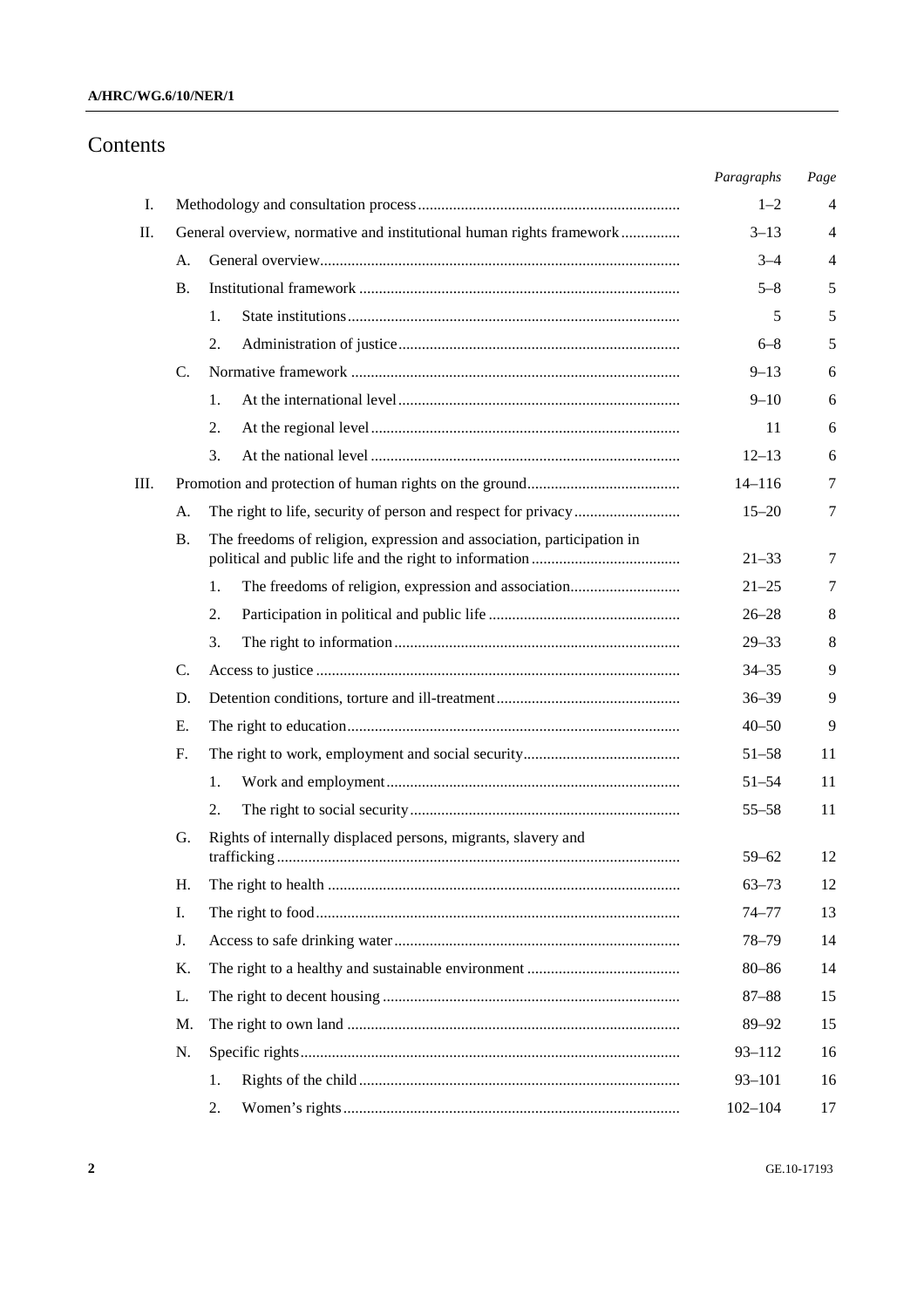### **A/HRC/WG.6/10/NER/1**

|      |    | 3.                                                                               | $105 - 108$ | 17 |
|------|----|----------------------------------------------------------------------------------|-------------|----|
|      |    | 4.                                                                               | $109 - 112$ | 18 |
|      | O. |                                                                                  | 113         | 18 |
|      | P. |                                                                                  | $114 - 116$ | 19 |
| IV.  |    |                                                                                  | $117 - 119$ | 19 |
|      | А. |                                                                                  | 118         | 19 |
|      | Β. |                                                                                  | 119         | 20 |
| V.   |    |                                                                                  | $120 - 121$ | 21 |
|      | A. |                                                                                  | 120         | 21 |
|      | Β. |                                                                                  | 121         | 22 |
| VI.  |    | Expectations in terms of capacity-building and requests for technical assistance | 122         | 23 |
| VII. |    |                                                                                  | 123         | 24 |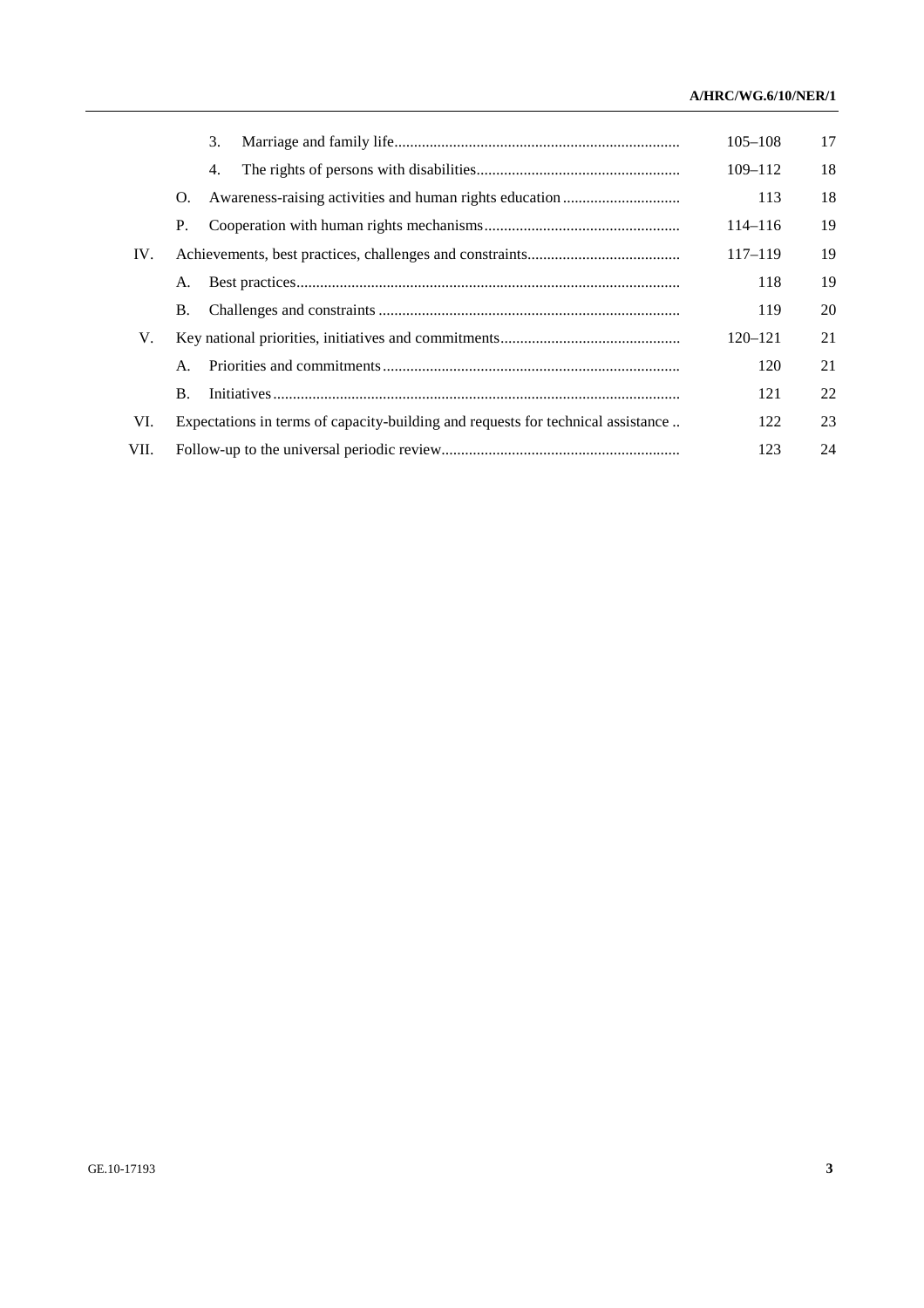# **I. Methodology and consultation process**

1. The Government of Niger prepared this universal periodic review report in application of resolution 60/251 and Human Rights Council resolution 5/1. As part of this process, an inter-ministerial committee, coordinated by the Ministry of Justice and Human Rights, was set up on 17 March 2010. It consists of 10 ministries, including those with responsibility for health, education, labour, the environment, agriculture, justice and women's and children's rights. Once the Committee was officially inaugurated, it established and implemented its plan of work, which included the following activities: a training workshop for its members, an awareness workshop for NGOs, associations and unions involved in several areas of human rights (women, children, persons with disabilities, energy, food, etc.). Subsequently, a national consultation was held among the country's eight regions.

2. Upon completion of this inclusive and participatory process, the report was endorsed during a national workshop run by the Ministry with responsibility for human rights and with the participation of relevant ministries and institutions, civil society and the media. It was then adopted by the Council of Ministers. In the course of preparing the universal periodic review report, Niger received technical and financial support from United Nations agencies. It also benefited from the technical expertise of the International Organization of la Francophonie and the experience of Burkina Faso.

# **II. General overview, normative and institutional human rights framework**

### **A. General overview**

3. Niger is situated in West Africa to the south of the Sahara. It covers a surface area of 1,267,000 km². In 2009, its population was 14,692,000, according to estimates by the National Institute of Statistics. Niger is bounded by Algeria and the Libyan Arab Jamahiriya to the north, Nigeria and Benin to the south, Chad to the east and Mali and Burkina Faso to the west. It became a republic on 18 December 1958 and gained its independence on 3 August 1960. Its capital is Niamey, its currency the CFA franc, and its official language French. It is a country made up mainly of Muslims, who coexist peacefully with Christians and animists. Niger's population comprises nine ethnic groups, who live together harmoniously: Hausa, Djerma-Songhay, Tuareg, Peuhl, Arab, Kanuri, Toubou, Gurma and Buduma. The vast majority of these communities are concentrated in the west and south of the country, where the land is more fertile. The country has a population growth rate of 3.3 per cent per annum. Niger is rich in subsurface resources, in particular uranium, coal, iron, gold, phosphate, cement and oil. Agriculture and livestock breeding are an important part of the economy.

4. Niger is ranked among the world's poorest countries according to the human development index (HDI). GDP was estimated at 2,480.5 billion CFA francs in 2009. According to the National Institute of Statistics, the national poverty rate was estimated at 62.1 per cent in 2005 and 59.5 per cent in 2008. In view of this worrying situation, the country has prepared a strategy for accelerated development and poverty reduction (2008– 2012) aimed at improving social indicators by 2012, by reducing the poverty rate to 42 per cent.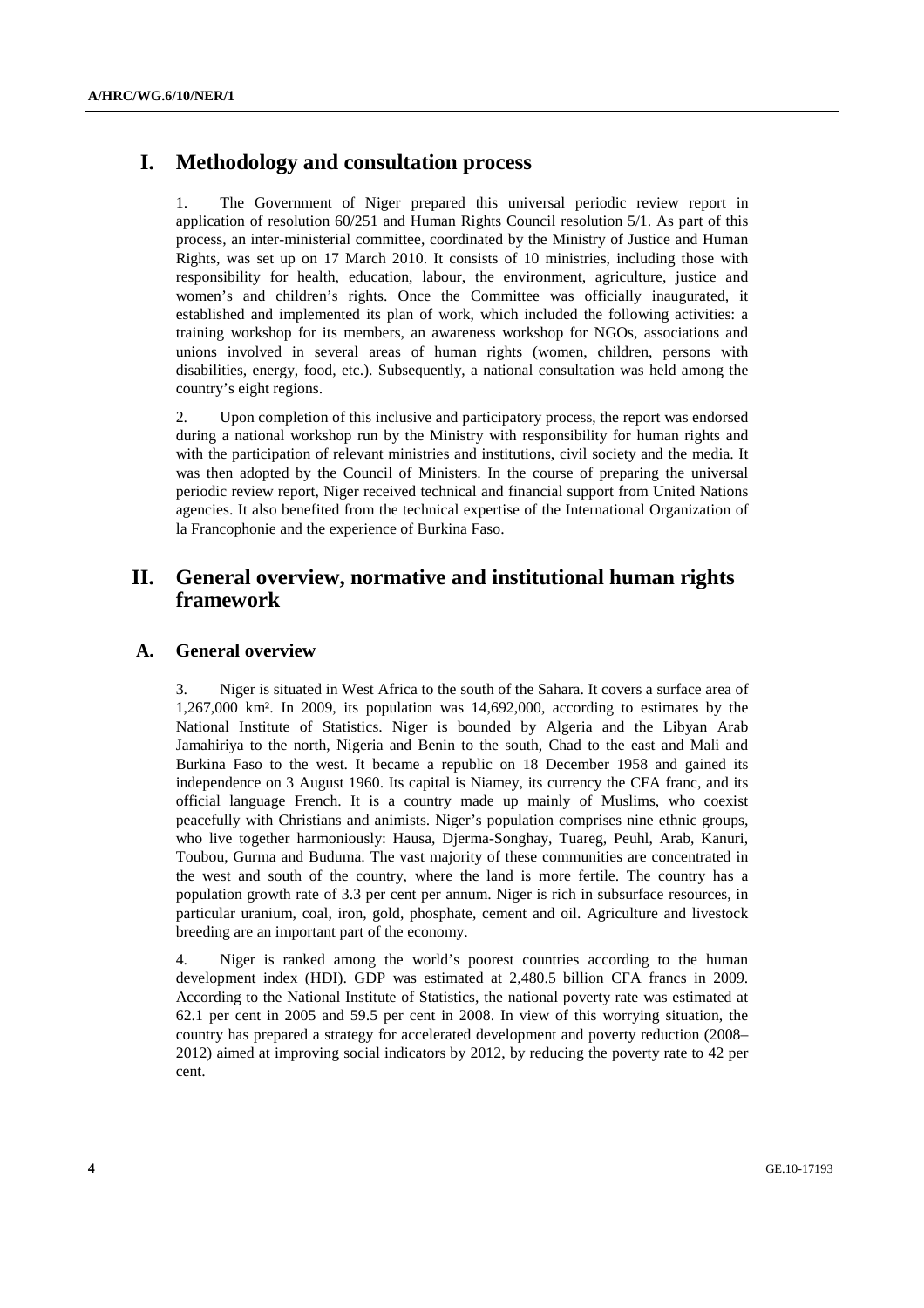### **B. Institutional framework**

#### **1. State institutions**

5. With the holding of the National Conference in 1991, Niger initiated a democratic process that has been interrupted on three occasions by the intervention of the army in the political arena (1996, 1999 and 2010). Following a political and institutional crisis and the intervention of the army in the political arena on 18 February 2010, the country is in a period of transition which is scheduled to end in April 2011. During this period, the organization of powers is regulated by Ordinance No. 2010-01 of 22 February 2010, as amended by the Ordinance of 30 March 2010. The governing institutions are:

 (a) The Supreme Council for the Restoration of Democracy, the highest body responsible for outlining and developing national policy, has set as its main objectives the fight against corruption, impunity and poverty. The Chairman of the Supreme Council, Lieutenant-General Djibo Salou, holds the office of Head of State and of Government. On 11 March 2010 he signed two ordinances on the ineligibility of members of the Supreme Council and the Government to contest future elections and on the neutrality of heads of transitional bodies;

(b) The Prime Minister leads and coordinates Government activities;

 (c) The National Advisory Council is the transitional body responsible for advising on the basic laws that will govern the next Republic;

 (d) The Constitutional Council, which has jurisdiction in constitutional and electoral matters, verifies whether referendums and presidential, legislative and local elections are legal, transparent and fair. It also rules on electoral disputes;

 (e) The National Media Observatory is the independent administrative authority tasked with regulating the media (press, broadcast media and press advertising). It is made up of 13 members, including 10 from civil society;

The National Human Rights Observatory, which is the administrative authority responsible for ensuring that rights and freedoms are protected effectively, was established on 30 March 2010. It is made up of 12 members, including 10 from civil society;

 (g) The Independent National Electoral Commission is responsible for preparing and organizing elections to return the country to a constitutional system.

#### **2. Administration of justice**

6. All of Niger's Constitutions have enshrined the principle of the rule of law. Justice is dispensed in the name of the people. Under Act No. 2004-50, article 1, justice is administered in civil, commercial, social, criminal, financial and administrative matters by the Court of Cassation, the Conseil d'Etat (supreme administrative court), the Audit Court, the courts of appeal, the assize courts, the regional courts, the district courts, the labour courts and the juvenile courts. The same Act recognizes the principles of a fair trial, particularly the publicity of hearings, the rights of the defence and reasoned verdicts.

7. The number of judges in Niger has increased from 1 in 1964 to 374 in 2010, making it possible to introduce a collegiate system in the regional courts. In addition to professional lawyers, the State has established a system of assigned counsel to defend vulnerable persons.

8. The independence of the justice system has always been recognized in the country's Constitutions. When engaged in the business of the courts, judges are independent and subject only to the authority of the law. This independence is sometimes affected by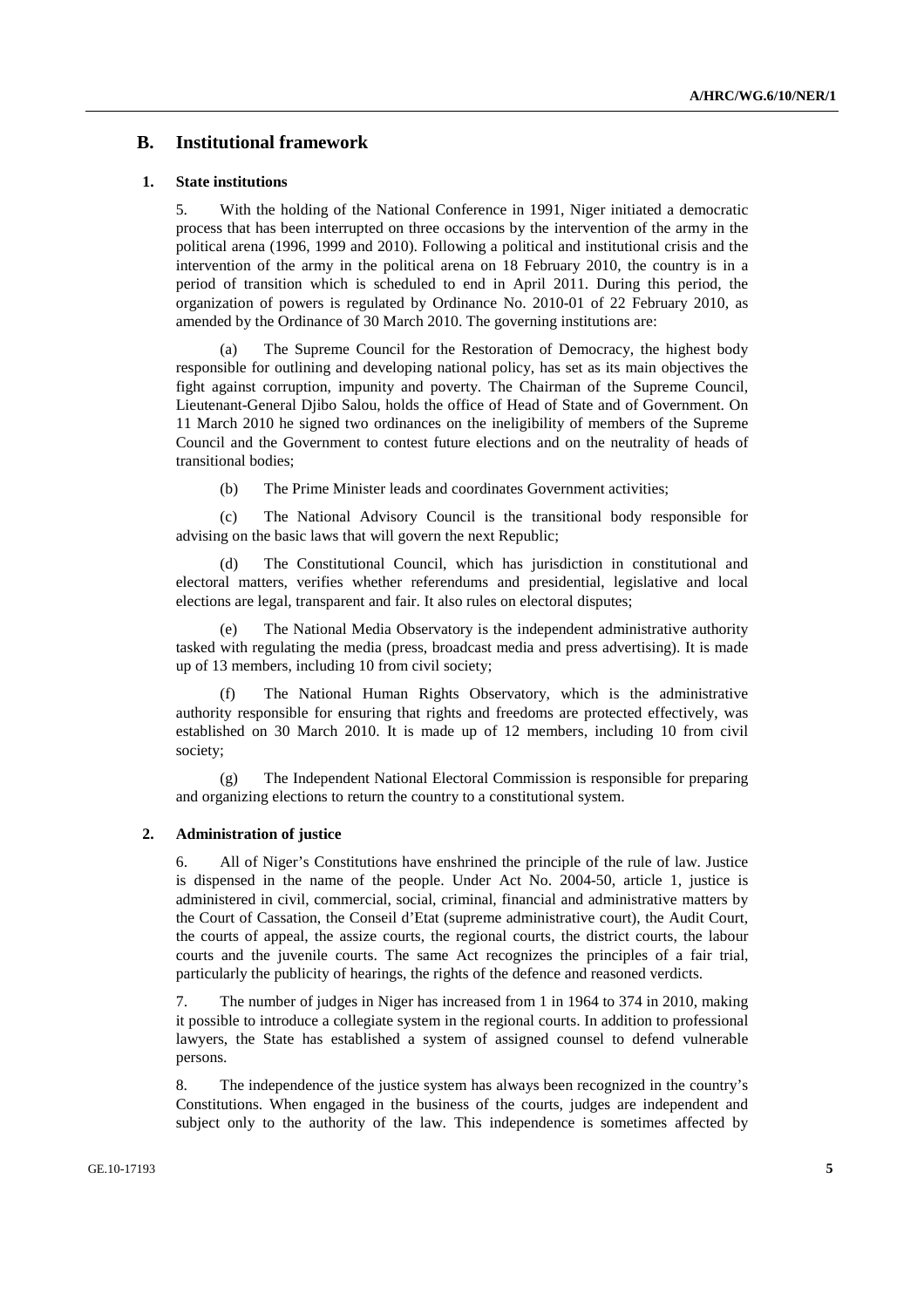political and social interference. The principle of the irremovability of judges, the main guarantee of the independence of the justice system and the judiciary, is also recognized.

### **C. Normative framework**

#### **1. At the international level**

9. The Republic of Niger is party to the main international legal instruments: the International Convention on the Elimination of All Forms of Racial Discrimination; the International Covenant on Civil and Political Rights; the International Covenant on Economic, Social and Cultural Rights; the Convention on the Elimination of All Forms of Discrimination against Women; the Convention against Torture and Other Cruel, Inhuman or Degrading Treatment or Punishment; the Convention on the Rights of the Child; the International Convention on the Protection of the Rights of All Migrant Workers and Members of Their Families; the Convention on the Rights of Persons with Disabilities and its optional protocol; the Slavery Convention and its supplementary texts; the eight core Conventions of the International Labour Organization, namely the Convention concerning the Prohibition and Immediate Action for the Elimination of the Worst Forms of Child Labour (No. 182), the Convention concerning Forced or Compulsory Labour (No. 29), the Convention concerning Freedom of Association and Protection of the Right to Organise (No. 87), the Convention concerning the Application of the Principles of the Right to Organise and to Bargain Collectively (No. 98), the Convention concerning Equal Remuneration for Men and Women Workers for Work of Equal Value (No. 100), the Convention concerning the Abolition of Forced Labour (No. 105), the Convention concerning Discrimination in Respect of Employment and Occupation (No. 111) and the Convention concerning Minimum Age for Admission to Employment (No. 138); and the Rome Statute of the International Criminal Court; and the Geneva Conventions of 1949. It has also endorsed the Millennium Development Goals.

10. These instruments have been incorporated into the domestic legal system. Every Constitution has recognized the primacy of international treaties ratified by Niger over domestic law.

#### **2. At the regional level**

11. Niger has ratified, inter alia, the African Charter on Human and Peoples' Rights; the African Charter on the Rights and Welfare of the Child; the statutes of the Court of Justice of the Economic Community of West African States and of the African Court of Justice and Human Rights; and the African Union Convention on the Prevention and Combating of Corruption. It also adheres to human rights commitments undertaken in the framework of the Economic Community of West African States (ECOWAS) and the International Organization of la Francophonie, in particular the Bamako Declaration on the practices of democracy, rights and freedoms.

#### **3. At the national level**

12. Since its independence, Niger has developed a legal framework that is adapted to its situation and meets the requirements of human rights protection. Relevant legislation includes: the Criminal Code, revised in 2003, and the Code of Criminal Procedure which take into account areas of concern addressed by the international conventions ratified by Niger (female genital mutilation, sexual harassment, slavery, terrorism, the limitation and supervision of pretrial detention …); and the Nationality Code, which was amended in 1999 to allow women to transmit their nationality to their children on an equal footing with men.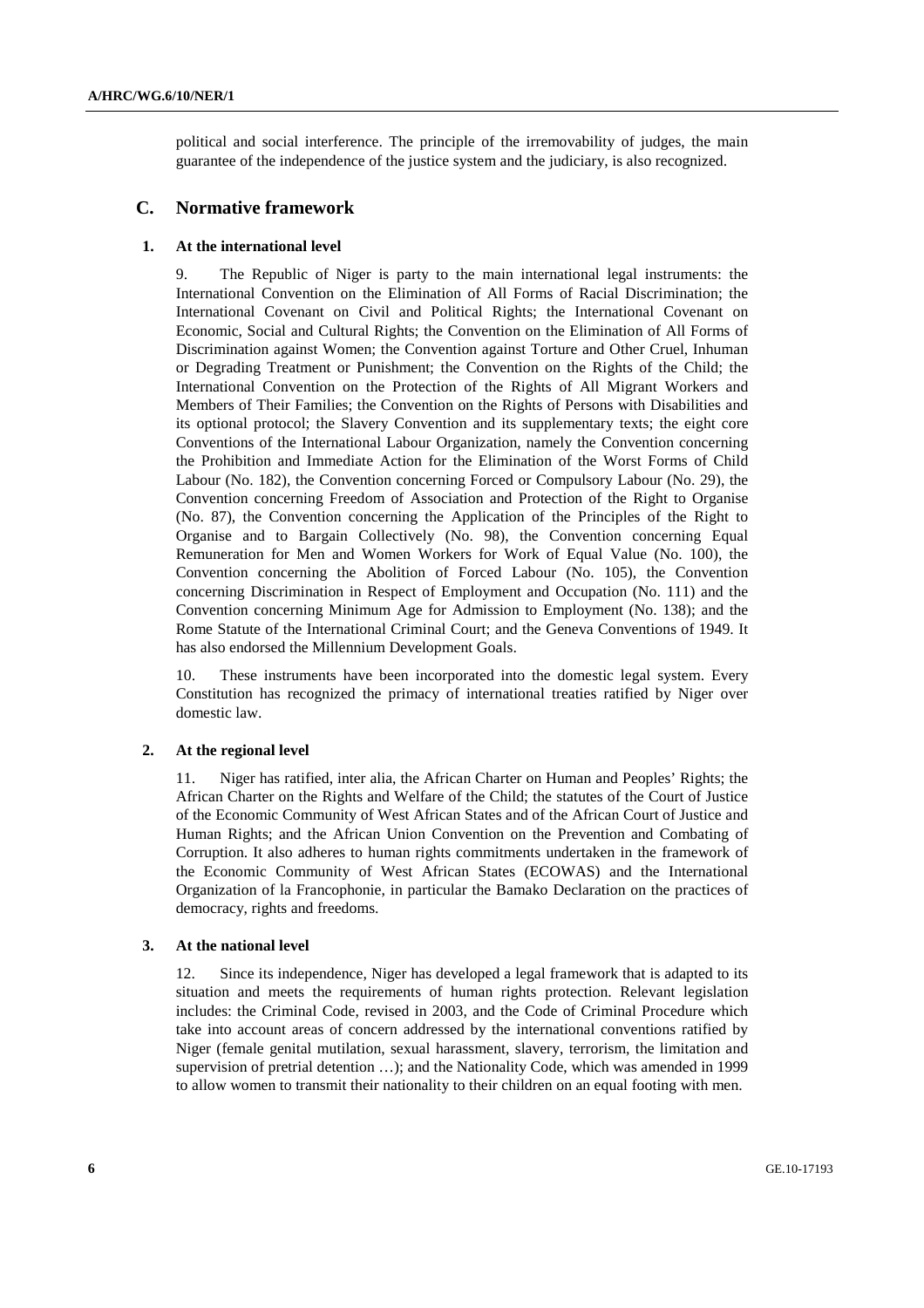13. Currently, the normative framework is regulated by Ordinance No. 2010-001 of 22 February 2010 on the organization of public powers during the transitional period, as amended by Ordinance No. 2010-005 of 30 March 2010.

# **III. Promotion and protection of human rights on the ground**

14. The promotion and protection of human rights constitute a priority for the State. Various State institutions, with the involvement of civil society, contribute to the implementation of mechanisms for protecting and promoting these rights.

### **A. The right to life, security of person and respect for privacy**

15. The various Constitutions adopted by Niger recognize the principles contained in the Universal Declaration of Human Rights, in particular the sanctity of the human person. The Criminal Code penalizes any attempt on life. Therefore, abortion, infanticide, parricide and the murder and abandonment of children constitute offences, for which their perpetrators, co-perpetrators and accomplices are punished in accordance with the law.

16. Security of person is a guaranteed right. Arbitrary detention and arrest are punished in accordance with the law. Cruel, inhuman and degrading treatment, torture, enforced disappearance and abduction, albeit rare, are nevertheless punishable by law. The death penalty has not been abolished, but has not been used since 1975.

17. Since the 2003 reform, regulations governing detention in custody pay more attention to human rights concerns, particularly due process of law. In order to prevent possible abuses, law enforcement and security forces receive ongoing human rights training.

18. Respect for privacy is guaranteed by law. Violation of the sanctity of the home, defamation, and insults are punishable. Searches, house searches, seizures, the confidentiality of correspondence and telephone tapping are regulated.

19. Despite the calm that has prevailed since the end of 2009, residual insecurity jeopardizes respect for the right to life and security. The problem of access to natural resources sometimes results in bloody conflict between herders and farmers. The high rate of road traffic deaths is also a source of concern.

20. In order to overcome these difficulties, Niger has taken a number of steps including the implementation of peace agreements (on disarmament, demobilization, and reintegration of ex-combatants) and the creation of a high authority for the restoration of peace and the consolidation of democracy. In order to prevent conflicts between herders and farmers and to facilitate their peaceful settlement, the State has taken several measures including the establishment of land commissions, pursuant to Ordinance No. 93-015 of 2 March 1993.

### **B. The freedoms of religion, expression and association, participation in political and public life and the right to information**

#### **1. The freedoms of religion, expression and association**

21. Niger's Constitutions have always guaranteed the freedoms of expression, religion and association which are exercised with due regard to public order, social peace and national unity. Freedom of association is exercised pursuant to Ordinance No. 84-06 of 1 March 1984 governing associations and amendments thereto.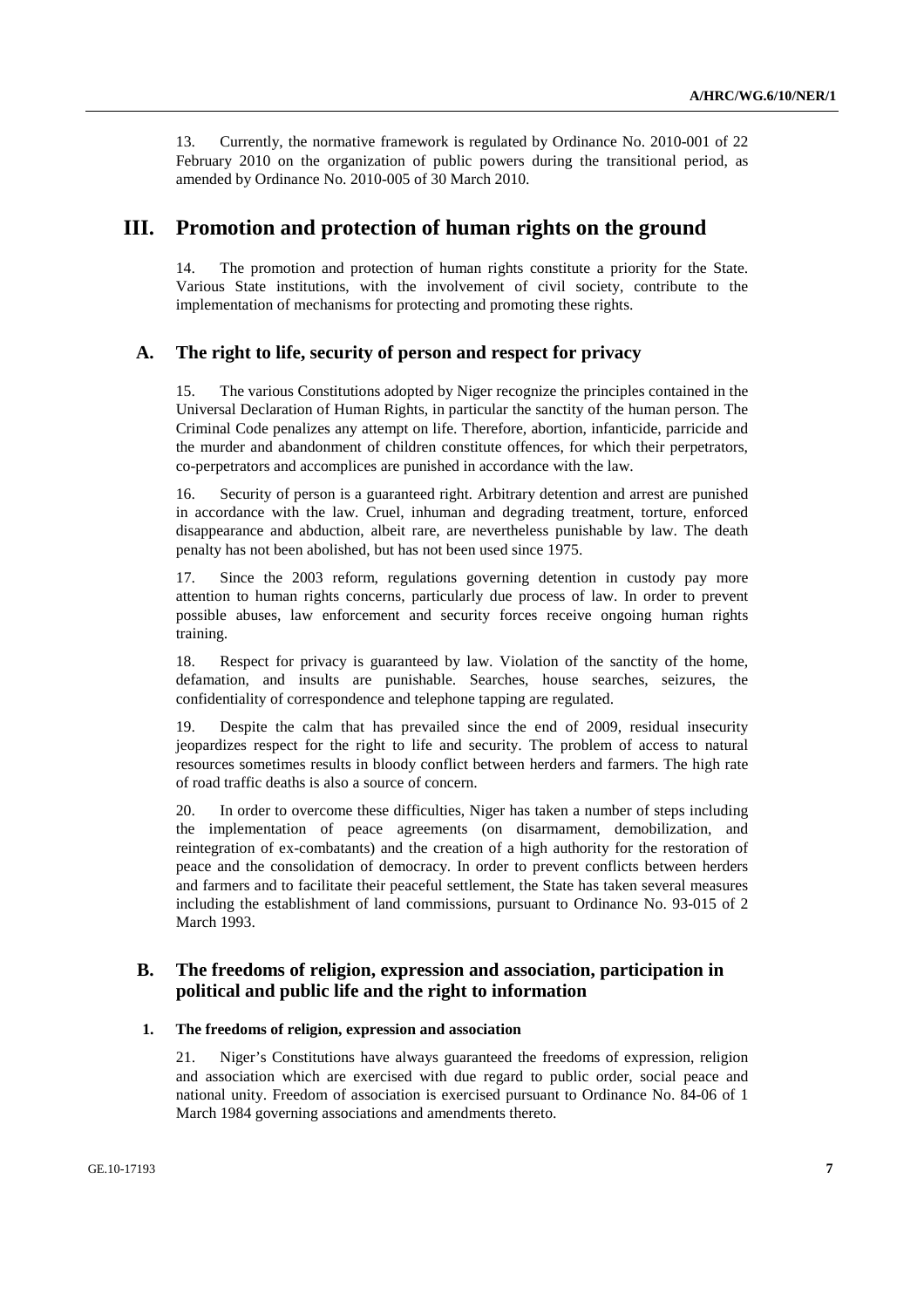22. Niger in 2010 has, in addition to the State media, 33 private radio stations, 120 community radio stations, 11 foreign radio networks, 5 private television channels, 3 multichannel packages and 62 privately owned newspapers.

23. Notwithstanding the framework guaranteeing these rights, some violations of press freedoms have occurred (the arrest of journalists and the suspension of broadcasts of some private radio and television stations).

24. All religious faiths coexist harmoniously. Although the country is predominantly Muslim, the number of churches has increased in recent years.

25. The year 2010 has been marked by significant progress in a number of areas: consultations have been held on the state of the press, the *Maison de la Presse* (press club) has reopened, the charter on access to information has been drafted, Ordinance No. 2010- 035 of 4 June 2010 on the decriminalization of press offences has been adopted, and so on.

#### **2. Participation in political and public life**

26. Participation in political and public life is guaranteed in Niger. Within the framework of the political transition, citizens will be invited in the coming months to choose their representatives to the national assembly, in the municipalities, and to elect the President of the Republic. Political parties carry out their activities freely. Women's participation in political life has improved, thanks to the adoption of the Quota Act, which ensures that a minimum of 10 per cent of elected posts and 25 per cent of appointed posts are assigned to each gender. As a result of the 2004 legislative elections, women members of parliament held 14 seats out of a total of 113. There were 8 female ministers in the Government out of a total of 32. The current transitional Government has 20 ministers, 5 of them women.

27. With respect to young people and children, the establishment of a youth parliament in 2002 has helped consolidate this right. However, poverty and entrenched attitudes are obstacles to such participation.

28. In order to encourage improved participation in political and public life, Niger has established several mechanisms for social dialogue and consultation, in particular the National Council for Political Dialogue, the National Commission for Social Dialogue, and the National Labour Council, and has encouraged the civil society actors' systematic involvement in national institutions.

### **3. The right to information**

29. The right to information has always been recognized in Niger's Constitutions. It is guaranteed by several pieces of legislation, including Ordinance No. 93-31 on the broadcast media and Ordinance No. 2010-035 of 4 June 2010 regulating the freedom of the press.

30. In order to strengthen this right, Niger has adopted a national communication policy for development and established a High Commission for New Information and Communication Technologies.

31. There has been some improvement with respect to the modern broadcast media. In 2006, 51 per cent of households had a radio and 6.2 per cent a television, as compared with 33 per cent and 4.9 per cent respectively in 1998. There is a marked difference between urban and rural areas (34.1 per cent of households have a television in urban areas as compared with 0.5 per cent in rural areas).

32. Internet use is essentially an urban phenomenon. Factors that limit Internet take-up include the lack of an Internet culture, the low speed and bandwidth of connections and their high cost.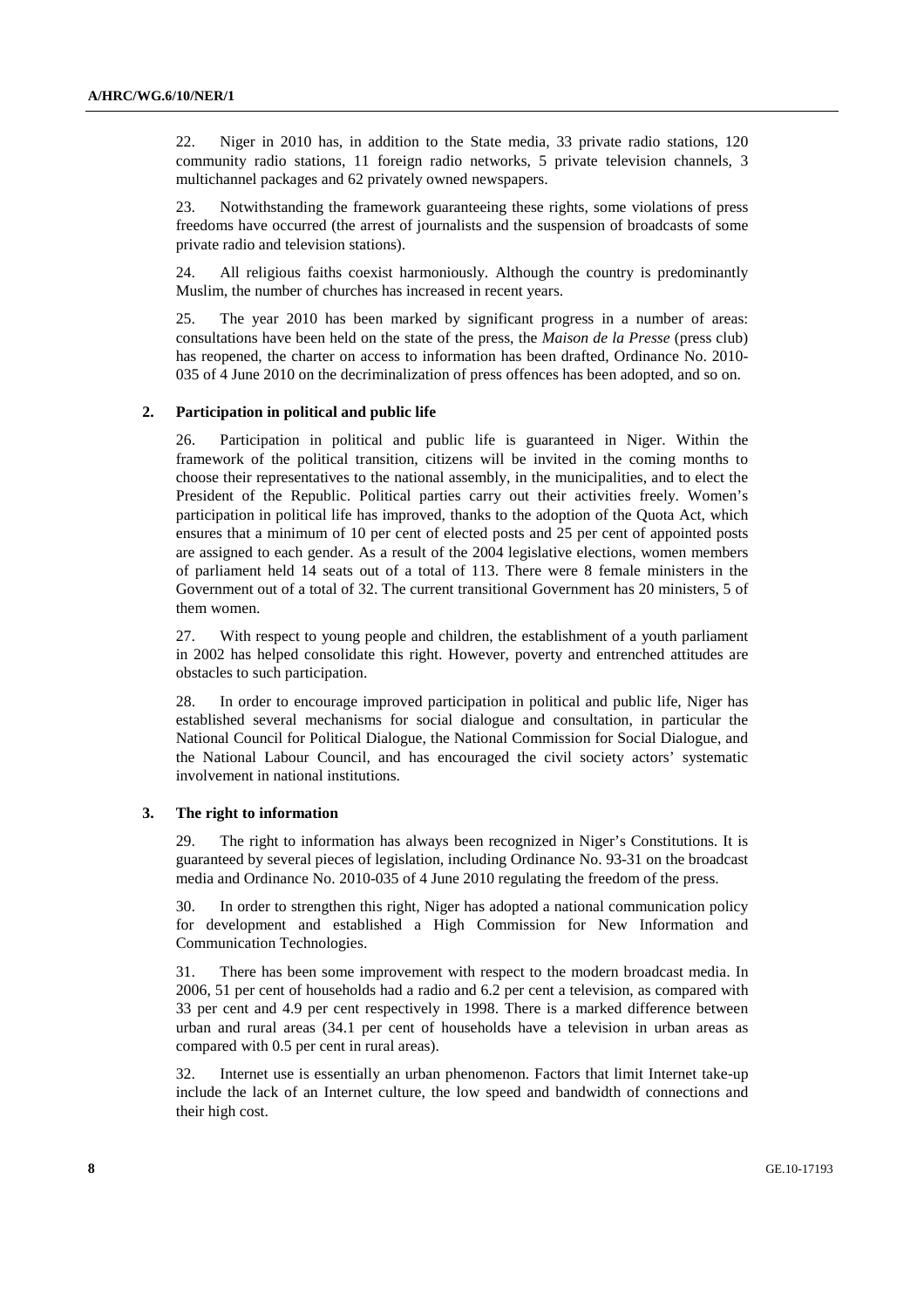33. A draft charter on access to information is currently being considered by the National Advisory Council with a view to its adoption.

#### **C. Access to justice**

34. Access to justice is free and without charge. The Universal Declaration of Human Rights has been directly incorporated into the domestic legal system and can be invoked before the courts in Niger, just as the Convention on the Rights of the Child is regularly invoked with respect to provisions concerning the best interests of the child, particularly in cases involving adoption and custody.

35. Although this principle is recognized, a number of difficulties remain on account of the remoteness of the judicial system from the public, and the sheer size and isolation of certain rural areas, which are particularly difficult to access during the rainy season. Further difficulties include lumbering judicial procedures, the inaccessibility of legal language and the high illiteracy rate.

### **D. Detention conditions, torture and ill-treatment**

36. The Criminal Code (art. 222 et seq.) penalizes "assault and battery and other intentional crimes and misdemeanours". The Code of Criminal Procedure (art. 71 (3)) states that suspects shall be informed of their right of access to a lawyer after 24 hours in custody, failing which the proceedings shall be declared null and void. Subparagraph (5) of the same article states that "when a person is brought before a judicial authority, a medical certificate must be produced, attesting that he or she has not been subjected to ill-treatment".

37. In order to improve oversight of detention conditions, there are monitoring committees in every prison, and judges dealing with the cases of detainees may make regular visits to prisons at any time. The presence of United Nations Volunteer programme lawyers in prisons in the regions and in Kollo helps raise awareness among detainees of their rights and obligations. In 2008, the State restored 16 prisons that were in ruins.

38. Despite considerable efforts by the State, most prisons fail to meet international norms and standards. Niamey prison has a capacity of 350 but in 2008 it housed 691 detainees.

39. In order to improve the justice system, reforms have been undertaken with the support of external partners. All the same, it must be acknowledged that these reforms have encountered difficulties such as inadequate infrastructure and human and material resources, dilapidated custody cells, cramped and unhygienic places of detention, a lack of equipment in police and gendarmerie facilities, and prison overcrowding.

### **E. The right to education**

40. The promotion and protection of economic, social and cultural rights are a major concern for the authorities in Niger.

41. Consequently, everyone has the right to education without distinction as to age, sex, social, racial, ethnic or religious origin or disability. Education is free of charge in Niger. Several measures have been taken to promote education: recognition of the right to education for children with disabilities (Ordinance, 1993); Act No. 98-12 of 1 June 1998 setting out the aims of Niger's education system and making primary education compulsory; establishment of the diploma in vocational studies and the certificate of vocational competence; the establishment of institutes of technology in three regions in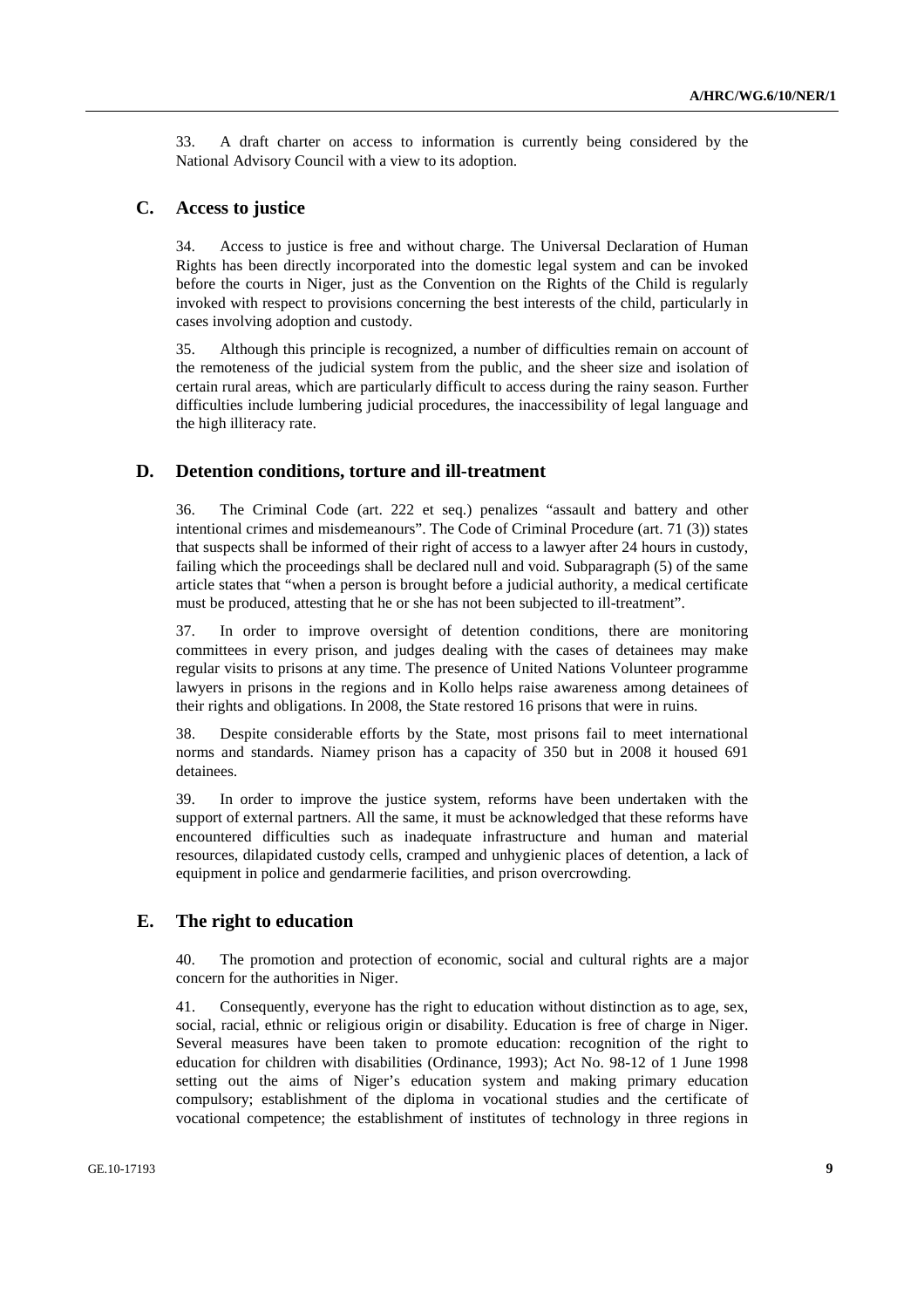2004 and their upgrading to university status in 2010; implementation of a 10-year educational development programme aimed at achieving Millennium Development Goal 2; establishment of a directorate for the promotion of girls' school enrolment in order to promote gender equality in Niger's education system and reduce disparities between boys and girls.

42. Access to education has improved at all levels. The gross preschool enrolment ratio increased from 1.6 per cent in 2006–2007 to 2 per cent in 2007–2008 and to 2.5 per cent in 2008–2009. The gross primary enrolment ratio increased from 57.1 per cent to 74.1 per cent between 2007 and 2010. The rate for girls showed a greater increase than that for boys, rising by 19.4 per cent, compared with 14.2 per cent for boys.

43. In 2008–2009, 18.4 per cent of pupils (i.e. 40,490 children) enrolled in basic cycle 2 attended private schools. The number of pupils in the private sector rose by 17.7 per cent compared to 2007–2008. In secondary education, 10,836 pupils out of a total enrolment of 27,643 (approximately 39.2 per cent) attended private schools in 2008–2009. The number of pupils in private schools rose by almost 17.5 per cent (10,836 pupils enrolled in 2008– 2009 as compared to 9,221 in 2007–2008).

44. The proportion of women able to read and write is approximately 12 per cent, compared to 28 per cent for men. Moreover, one third of women drop out during the programme and only half successfully complete the course.

45. Arabic is taught as part of the Franco-Arabic education system. In 2008, the number of pupils enrolled in this system accounted for 10 per cent of all children in primary education, with a growth rate of 50 per cent in public madrasas and 20 per cent in private madrasas during the period 2005–2006. Koranic schools provide teaching in the Koran and the Islamic faith for children and adults of both sexes. In recent years, this type of education has grown, following the introduction of literacy courses and vocational training for talibes.

46. Regarding technical education, there were 13,379 students in technical and vocational training establishments in 2007–2008, i.e. 8 per cent of all students in secondary education. Girls accounted for 54 per cent of students and boys for 46 per cent. In 2006– 2007, the target population for this type of education was estimated at 294,546 pupils. As for higher education, the number of students enrolled in the country's universities in 2008– 2009 was as follows: Abdou Moumouni University of Niamey, 9,854 students; the Islamic University of Say, 1,091 students, including 197 girls, and 89 in the Institutes of Technology.

47. In nomadic areas, schools rely on their canteens to survive. Keeping canteens open has contributed significantly to increased pupil numbers.

48. The education of children with disabilities is encouraged, but educational provision for these children is very limited. There are three schools for children with hearing disabilities (Niamey, Maradi and Zinder) and one for blind children in Niamey. There are five integrated classes for blind children in regular public schools (Konni, Maradi, Zinder, Agadez and Tahoua).

49. While the State has done a great deal in the area of education, its effectiveness is limited by socio-economic constraints, and a number of challenges remain: inadequate financial resources and infrastructure, low level of teachers' qualifications, entrenched social and cultural attitudes, the mismatch between literacy programmes and the population's concerns and needs, and the low level of resources, in terms of both quantity and quality, in higher education.

50. Niger has undertaken several measures in the area of culture, including the establishment of public reading centres, support for the creation, production and dissemination of artistic and cultural activities, the establishment of regional museums and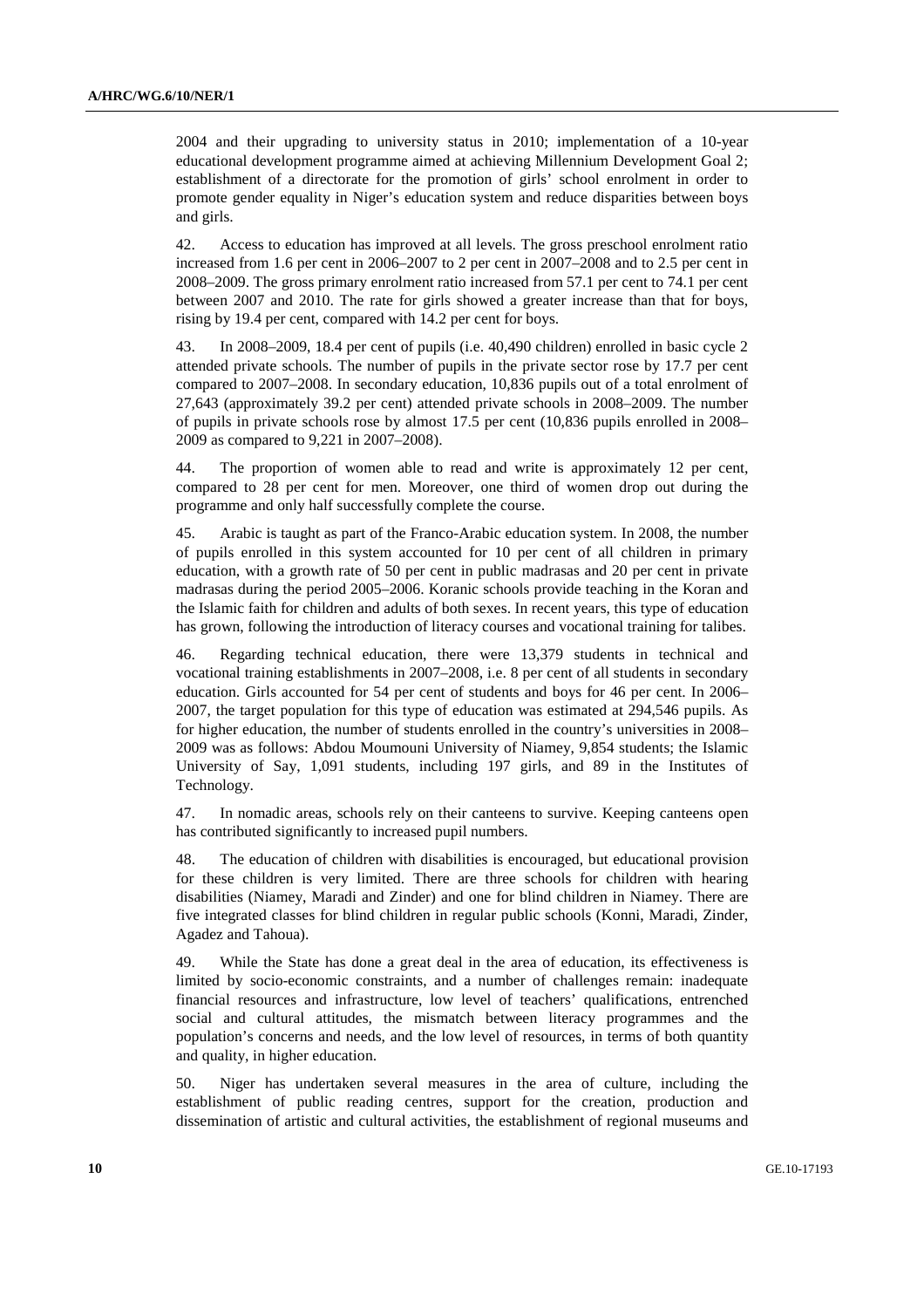centres for developing the professional skills of cultural actors, and the establishment of a joking kinship week.

### **F. The right to work, employment and social security**

#### **1. Work and employment**

51. In order to guarantee decent and productive work, Niger has to date ratified 36 ILO conventions including the 8 core conventions. These instruments have been translated into the national languages. Labour inspectors and controllers monitor the implementation of social legislation. There are nine labour inspectorates. Niger had 3,575 companies in 2007, as compared to 3,381 in 2006, i.e. 194 new start-ups. In 2007, the number of workers in the private sector was 54,010, including 11,544 women, compared to 47,574 in 2006, representing a year-on-year increase of 6,436 jobs in the private sector. Current reform of the Investment Code and the Labour Code will create favourable conditions for private investment and generate decent jobs.

52. After a civil service recruitment freeze lasting more than 10 years, Niger started taking on young graduates again in 2007. In 2008 a total of 3,000 officials (all grades combined) were recruited; 6,000 contract workers were recruited into the education system in 2009.

53. In July 2010, Niger, with ILO support, initiated the process to develop its decent work country programme with the strategic objective of promoting standards, employment, expansion of social protection and social dialogue. Freedom of association has encouraged trade union pluralism, and 10 trade union federations and 2 employers' organizations have been established.

54. In 2009, Niger adopted the framework document on national employment policy. As part of this initiative, an emergency three-year action programme to promote youth employment in Niger (2010–2012) was adopted. As a result, the National Agency for the Promotion of Employment has implemented a programme to help young graduates into work.

#### **2. The right to social security**

55. The social security system is basically administered by the National Social Security Fund. There are 47,570 contributing members (all schemes combined). Risk coverage is provided by the following schemes: (a) the pension scheme, which covers old age, invalidity and survivors' benefits; (b) the family benefits scheme, covering costs related to the birth of a child in a worker's family; (c) work accidents and occupational diseases scheme.

56. State officials are reimbursed 80 per cent of their hospitalization and medical examinations costs from the national budget. In parallel to this system of social security, insurance firms and mutual insurance schemes also offer health care in some companies.

57. The reason for the low level of social security coverage in Niger is the predominance of the informal sector. Workers in this sector, numbering 667,935 (282,959 of them women) are not registered with the National Social Security Fund, nor are agricultural workers covered by the social security system. The State is considering extending social protection to workers in the informal economy in order to incorporate these sectors.

58. The main challenges regarding the right to work, employment and social security relate to creating a better match between the real needs of the country in terms of human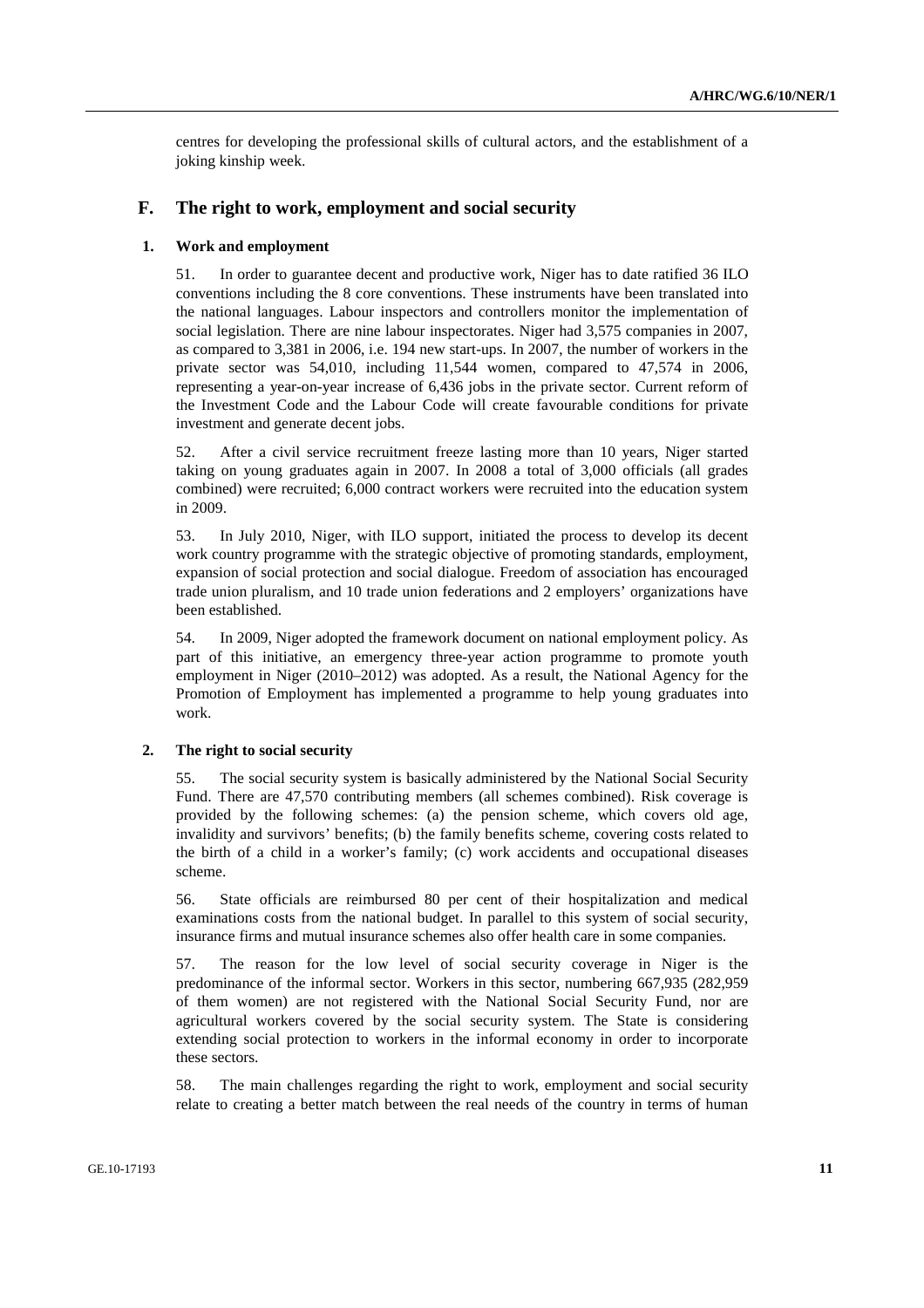resources and training, the exclusion of most of the population from the social protection system, and the failure to meet decent work standards in the informal sector.

### **G. Rights of internally displaced persons, migrants, slavery and trafficking**

59. Act No. 97-016 of 20 June 1997 on the status of refugees contains provisions on the definition of refugee and on inclusion, exclusion and cessation clauses, as well as nonrefoulement, expulsion and non-extradition of refugees. There is also a national commission on eligibility for refugee status. Any refusal to grant refugee status may be appealed against before the Discretionary Remedy Committee. The National Commission on Eligibility for Refugee Status has held 19 meetings to hear cases of eligibility. Several protection and assistance activities have been carried out jointly with the Office of the United Nations High Commissioner for Refugees.

60. In Niger, Ordinance No. 81-40 governs the conditions of immigrant's entry and residence and there is an inter-ministerial committee responsible for preparing a national policy document on migration. The State established two reception and humanitarian assistance centres for undocumented migrants in distress in 2009, with the support of the International Organization for Migration.

61. The Criminal Code (arts. 270.1–270.5) defines the offences of slavery. A 2008 nationwide survey highlighted the existence of a number of practices similar to slavery in rural areas and in some nomadic, caste-based societies. In 2009, a conviction for placing a person in conditions of slavery was handed down by the criminal court of N'Guigmi.

62. It is difficult to assess the scale of trafficking because of its clandestine nature. Nevertheless, the existence of trafficking was confirmed by a study carried out in 2005 by the Niger Association for the Defence of Human Rights among 1,540 households throughout the country. According to the services concerned (police, gendarmerie and justice), trafficking in women and children is increasing in Niger. It takes many forms, including the exploitation of girls in domestic service, domestic trafficking of girls into brothels, and trafficking of girls abroad. Given the complex nature of the problem and the need to repress it, in 2010 the Ministry of Justice and Human Rights began preparing an ordinance designed to combat trafficking in persons.

### **H. The right to health**

63. Niger has endorsed the health-related Millennium Development Goals. Its Constitutions have always enshrined the right to health. This right is also guaranteed by other legislation: (a) Ordinance No. 93-13 of 2 March 1993 establishing a public health code; (b) Act No. 2006-12 on tobacco control; (c) Act No. 2007-08 on the prevention, treatment and monitoring of HIV/AIDS; (d) Ordinance No. 97-002 on legislation on pharmaceuticals; (e) Decree No. 2005-316/PRN/MSP/LCE providing for free caesarean section operations in public hospitals; (f) Order No. 79/MSP/LCE/ME/F providing for free antenatal care and under-five child care; (g) Act No. 2006-16 on reproductive health in Niger.

64. Niger has also adopted the 2002 health policy statement, strategic guidelines for health development in the first decade of the twenty-first century (2002–2011), the health development plan (2005–2009) drafted in accordance with the United Nations Development Assistance Framework, the national reproductive health programme and the road map for action on reducing maternal and neonatal mortality in Niger (2006–2015).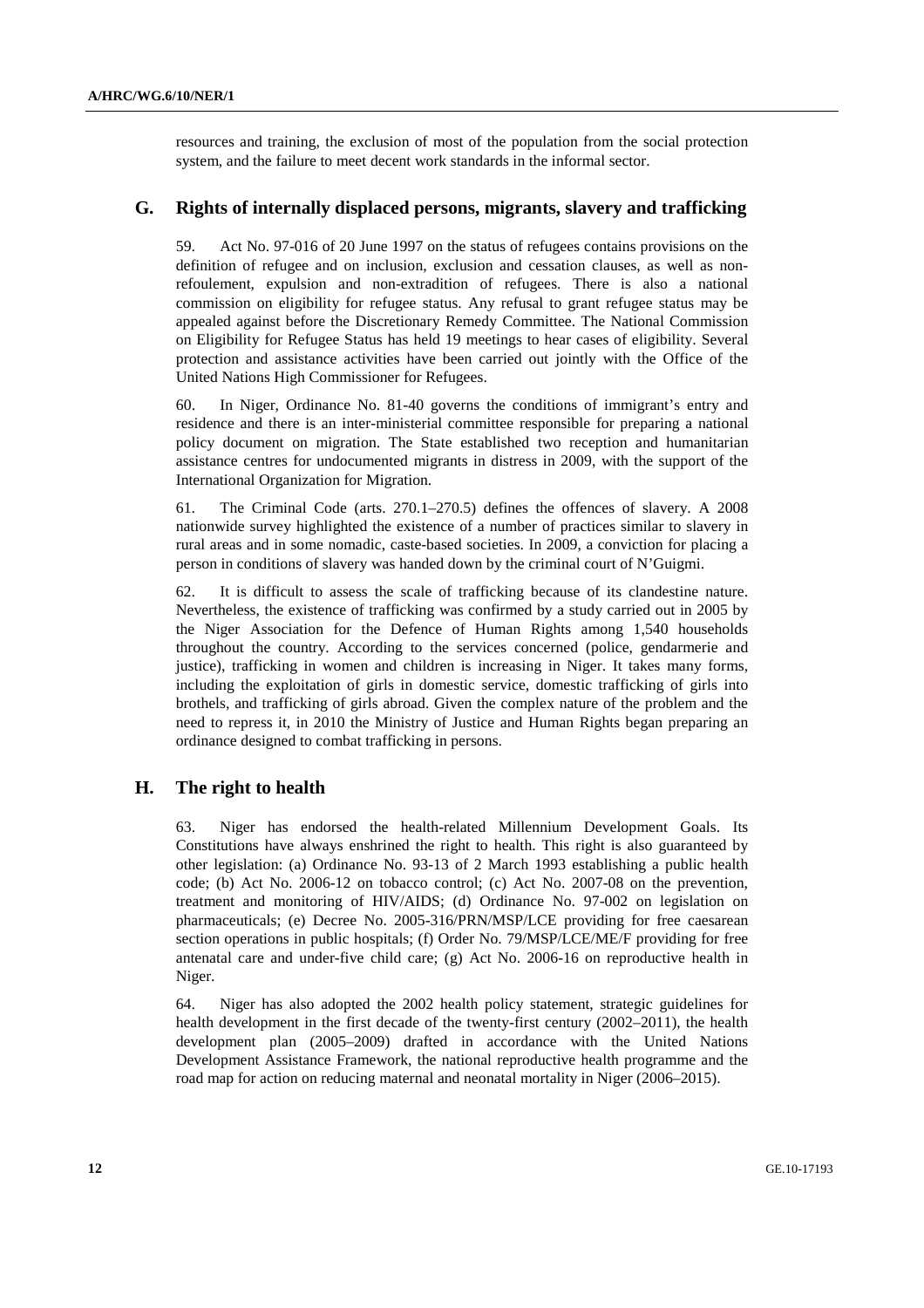65. Services are provided by a network of care facilities with a three-level hierarchy. At the local level, there are 829 integrated health centres (822 currently in operation), to which are attached 2,499 health huts, 2,154 of them currently in operation (86.19 per cent). Firstreferral level care is provided by 33 district hospitals, 28 of them equipped with an operating theatre. At the regional level, second-referral care is provided by six regional hospitals and two maternity hospitals. At the national level, there are three referral hospitals and a maternity referral hospital. The private sector is still small, and concentrated in Niamey. It consists of 45 private clinics, 34 doctor's surgeries and 3 private hospitals.

66. With respect to the production, supply and distribution of medicines, Niger has one production facility, seven purchasing units and a network of public and private pharmacies, complemented by community and village dispensaries.

67. Health spending as a share of the budget rose from 5.9 per cent in 2005 (26.8 billion CFA francs) to 9.5 per cent (70.3 billion CFA francs) in 2009. It fell to 7.85 per cent (50 billion CFA francs) in 2010, following the withdrawal of technical and financial partners.

68. In 2009, the maternal mortality rate (6.48 per thousand) and the child and infant mortality rate (198 per thousand) were still very high, making it difficult to achieve Millennium Development Goals 4 and 5.

69. The health coverage rate is 71 per cent but the percentage of the population within a 5-kilometre radius of health centres providing a minimum package of health services remains low: 44.08 per cent in 2009 and 48.34 per cent in the first quarter of 2010.

70. To ensure access to health care for vulnerable groups, the Government has made the following services free of charge: Caesarean sections (2005), under-five childcare, antenatal care, family planning and the treatment of cancer that affects women (2006). As a result, the number of children under 5 receiving treatment rose from 4,422,864 in 2008 to 5,184,321 in 2009; the number of Caesarean sections rose from 5,698 in 2008 to 8,799 in 2009.

71. As a result of the provision of free health care, various indicators showed a marked improvement during the period 2005–2009, including the rate of antenatal care coverage, the measles vaccination rate, the contraceptive prevalence rate and the number of obstetric complications treated, Caesarean section operations and births attended by skilled personnel. The percentage of pregnant women receiving intermittent treatment for malaria increased from 1 per cent to 86.3 per cent.

72. The percentage of health facilities staffed by personnel in accordance with regulations increased from 36 per cent in 2005 to 60.8 per cent in 2009, with ratios of 1 doctor per 43,000 inhabitants, 1 nurse per 5,591 inhabitants and 1 midwife per 25,000 women of childbearing age.

73. The policy to perform surgery at district hospitals has improved surgical care, particularly with respect to obstetric complications. The number of district hospitals equipped with an operating theatre increased from 8 in 2005 to 26 in 2009.

#### **I. The right to food**

74. The right to food is a basic right in Niger. Several laws have been adopted, including those on the functioning of the health authority and safety controls on food imports or exports. The State has established the Food Crisis Unit and the Early Warning System Coordination Unit responsible for gathering data to assess crisis risk and developing intervention strategies.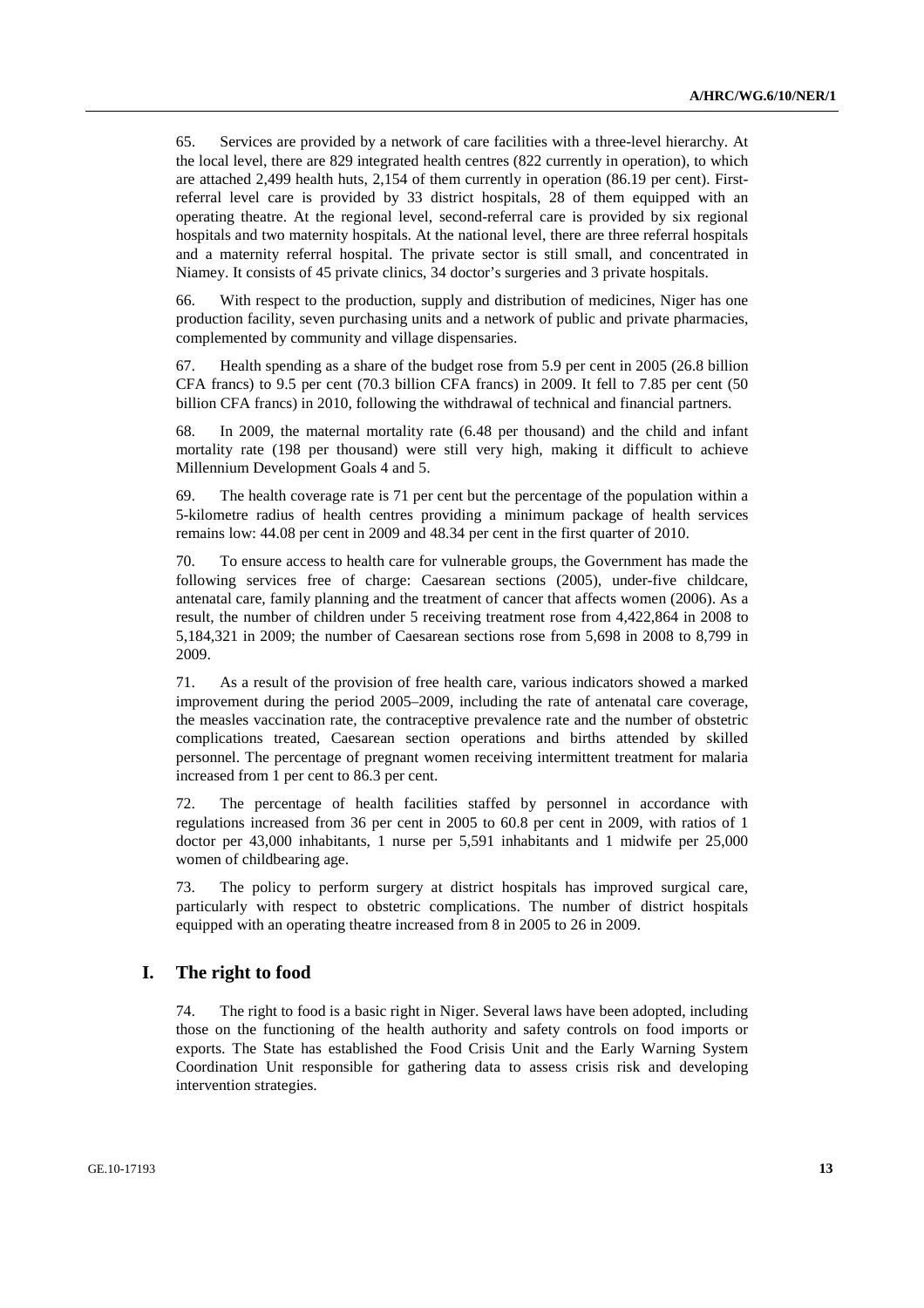75. The main crops are cereals, pulses and tubers. Fresh local produce makes up 70 per cent of the diet of Niger's population. There is a shortfall in domestic production on average once every three years, hence the need for imports. Food insecurity in Niger is chronic, seasonal (June to September) and transitory (drought, floods, insect invasions and epidemics).

76. The year 2010 was marked by a food crisis. According to the national survey on household vulnerability conducted in April 2010, more than 7 million people are affected by food insecurity. In June 2009, a national nutrition and survival survey revealed a global acute malnutrition rate of 12.3 per cent. In 2008, the acute malnutrition rate among children aged 6 to 59 months was 10.7 per cent. Among these children, 0.8 per cent suffer from the most severe form of acute malnutrition. In the same year, the proportion of children aged 6 to 59 months with retarded growth was 39.3 per cent, 14.2 per cent of whom exhibited a severe form.

77. Measures taken by the State to address these crises include free food distribution, establishment of nutritional rehabilitation centres, sale of low-cost animal inputs, establishment of cereal banks, seed distribution, cash-for-work and food-for-work programmes, promotion of irrigated crops, and livestock restocking.

### **J. Access to safe drinking water**

78. The water sector is governed by Ordinance No. 2010-09 on the Water Code in Niger, which recognizes the basic right of all citizens to access to water in sufficient quantity to satisfy their personal and domestic needs. There is a national commission on water and sanitation, which advises on water management-related issues.

79. In order to achieve the Millennium Development Goals, Niger has set itself the objective of reaching an 80 per cent rate of access to safe drinking water in rural areas and 82.5 per cent in urban areas. Between 2000 and 2009, the rate of coverage of drinking water needs rose from 64 per cent to 72.7 per cent in urban areas and from 51.5 per cent to 63.72 per cent in rural areas.

### **K. The right to a healthy and sustainable environment**

80. Several legislative and regulatory measures have been taken in the area of the environment. Various plans and strategies have been developed and implemented, in particular the national environment plan for sustainable development, the national action plan on the prevention of desertification and the management of natural resources, the national strategy and action plan on climate change and the policy and strategies on water and sanitation. For several decades, Niger has been faced with deteriorating environmental resources. Several factors contribute to this situation.

81. Industrial plants (processing of uranium, gold, coal and cement) produce waste that is discharged into the river, the soil and the air. This waste causes several illnesses.

82. Household waste management remains inefficient. Although the State has introduced a waste collection tax, rubbish is dumped and burned in populated areas. Municipalities lack adequate resources to manage this waste. Waste water is also usually discharged into street gutters.

83. In 2006, only 9.3 per cent of households had electricity but there is a disparity in the availability of electricity between urban areas (47.2 per cent) and rural areas (1.5 per cent).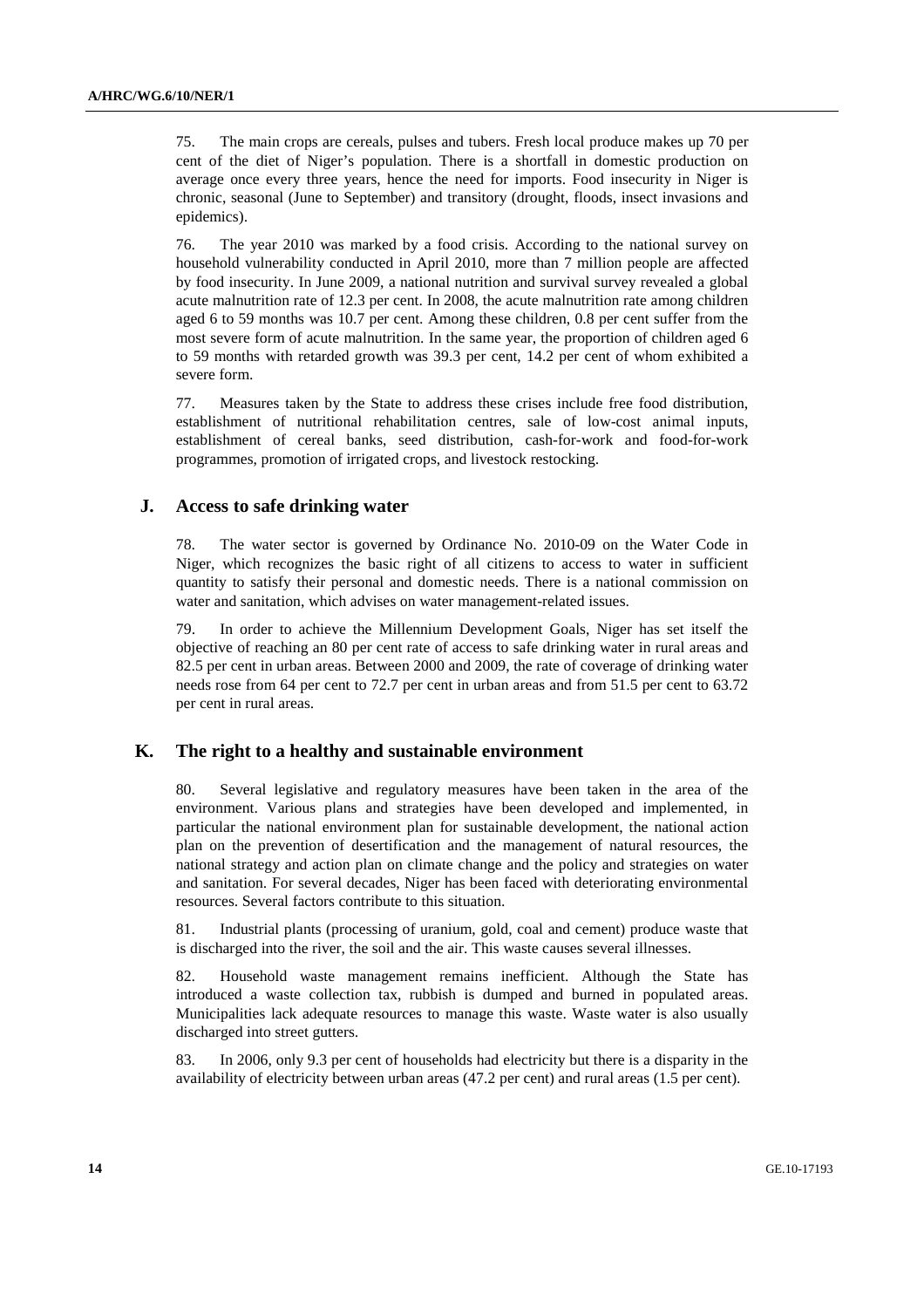84. The average annual flows of most watercourses had decreased. The flow of the River Niger at Niamey has fallen by between 40 per cent and 60 per cent since the early 1970s. The surface area of Lake Chad has dropped from 37,000 km² in 1950 to under 2,000 km² in 2000.

85. The area covered by natural forest is also decreasing. There were 14,196,400 hectares in 1989, as compared to approximately 5,000,000 hectares in 2006.

86. Land use, climate change and poaching have had an adverse effect on biodiversity. In 1998, there were almost 3,200 species of animals, 512 species of birds, 150 species of reptiles and amphibians and 112 species of fish. In 2004, it was estimated that wildlife numbers had fallen by almost 90 per cent.

### **L. The right to decent housing**

87. Act No. 98-54 of 29 November 1998 adopting the national housing policy has the following objectives: establishment of a national housing fund; establishment of a housing bank; establishment of an agency for urban renewal and planning; improvement of existing housing; institutionalization of housing cooperatives and mutual savings banks; and encouragement for private investment in the real estate sector. Current national needs are estimated at more than 40,000 new housing units per year. More than one third of households in the urban community of Niamey live in housing with straw fences, which indicates the shabbiness of the housing.

88. According to a 2007 interim report on the characteristics of housing and the living environment of the population by the National Institute of Statistics, more than half the population (57.14 per cent) live in traditional housing built with local materials (adobe, clay, wood and straw); 25.8 per cent in dwelling huts (using the same materials); and 8.8 per cent in permanent structures. Apartment buildings (0.06 per cent), detached houses (0.77 per cent) and shacks (0.16 per cent) are the least common types of housing.

### **M. The right to own land**

89. Land ownership is governed by the decree of 1932 regulating landed ownership in French West Africa. Under article 2 of Ordinance No. 59-113 C.N of 11 July 1959 regulating private land in Niger, the confirmation of customary rights exercised collectively or individually over land not appropriated in accordance with the provisions of the Civil Code or the system of registration is the subject of a special resolution.

90. Concessions are classified and granted according to their situation or use on the basis of the following categories: (a) rural concessions granted for purposes of agriculture, livestock breeding, forestry or farming; (b) urban concessions include plots situated in town centres with or without services and near housing estates (suburban areas), within at least three kilometres; (c) industrial concessions granted with a view to setting up a factory or any other structure built for the purpose of producing, processing or converting raw materials.

91. In principle, concessions are always granted provisionally and against payment for a period fixed in the concession contract. Terms relating to the use, lease and transfer of land granted are fixed in both the concession contract and the provisions of the allotment plan.

- 92. Most disputes relating to land ownership concern:
	- (a) Field boundaries;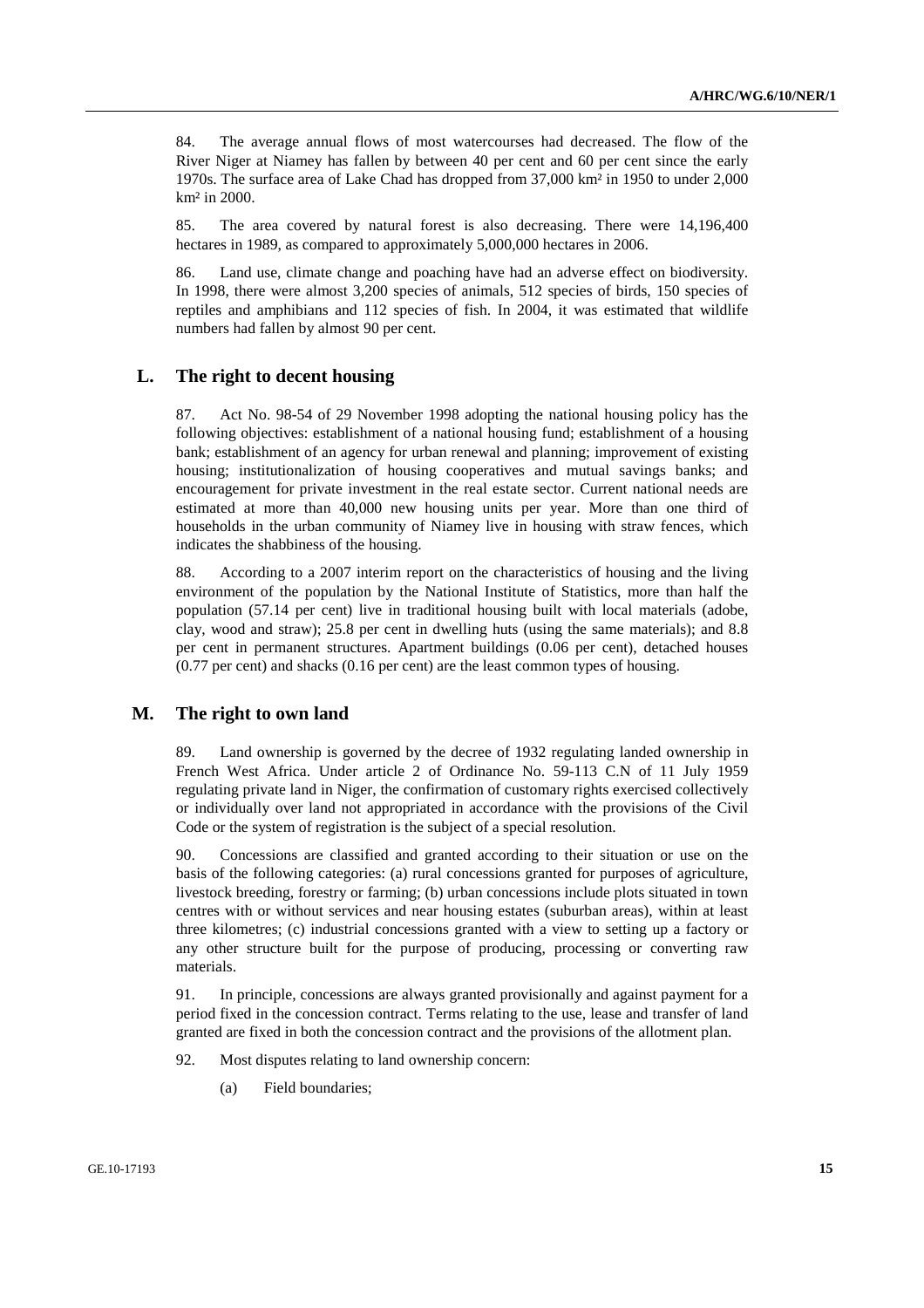(b) Land acquired by inheritance, donation or adjudication by customary authorities;

 (c) Ways of acquiring land among rural populations that are not legally authenticated;

- (d) Cases of expropriation for a public purpose;
- (e) Failure to respect transhumance corridors.

#### **N. Specific rights**

#### **1. Rights of the child**

93. Niger's various Constitutions have provided for the promotion and protection of children's rights. With respect to the registration of children at birth, the Civil Status Act adopted in December 2007 requires parents or any other person present at the birth to register the child within a period ranging from 10 to 30 days under penalty of fines. However, it is important to note the difficulties encountered in meeting this objective, such as a lack of awareness of the practical value of civil status certificates.

94. The Civil Code sets out the adoption procedures for children who have been abandoned or separated from their parents. In cases of divorce, custody of the child is granted to one parent or the other in the best interests of the child. The Civil Code regulates the administration of the property of orphans.

95. The Criminal Code penalizes begging and increases the penalty for those who use children for that purpose. It criminalizes and penalizes the rape of a child under 13 years of age, sexual harassment, and female genital mutilation. The Code increases the penalties in the case of assault against a child under 13 years of age. The Labour Code sets the minimum age for employment at 14 years and regulates the types of work permitted.

96. Ordinance No. 99-11 on juvenile courts establishes all the protection measures provided for in the Convention on the Rights of the Child. Children in conflict with the law are tried by juvenile courts and cannot be sentenced to the death penalty or life imprisonment. Children under 13 years of age are not criminally responsible and are subject to judicial protection measures. Ordinance No. 99-42 increases the penalties for persons who involve children in the importation, possession, transport or exportation of drugs. Ordinance No. 99-68 provides for the establishment of a national fund to support children with disabilities.

97. The General Principles Act on the education system provides for special education for children with disabilities and protects them against discrimination. Other programmes contribute to the realization of children's rights, including the National Plan of Action on the Survival, Protection and Development of Children, and the Juvenile Justice Project.

98. In 2006, the percentage of under-fives whose birth had been registered was 32 per cent (25 per cent in rural areas and 75 per cent in urban areas).

99. Child labour is a matter of concern for the authorities in Niger. The proportion of children aged 5 to 14 years who work fell from 70 per cent in 2000 to 47 per cent in 2006, thanks to the efforts of the State, NGOs and associations involved in the fight against child labour, with ILO support through its International Programme on the Elimination of Child Labour (IPEC). There is a significant disparity between rural areas (59 per cent of child workers) and urban areas (37 per cent). Many children engage in hazardous work, for example those aged 5 to 17 years who work at the gold washing sites in Komabangou and M'banga.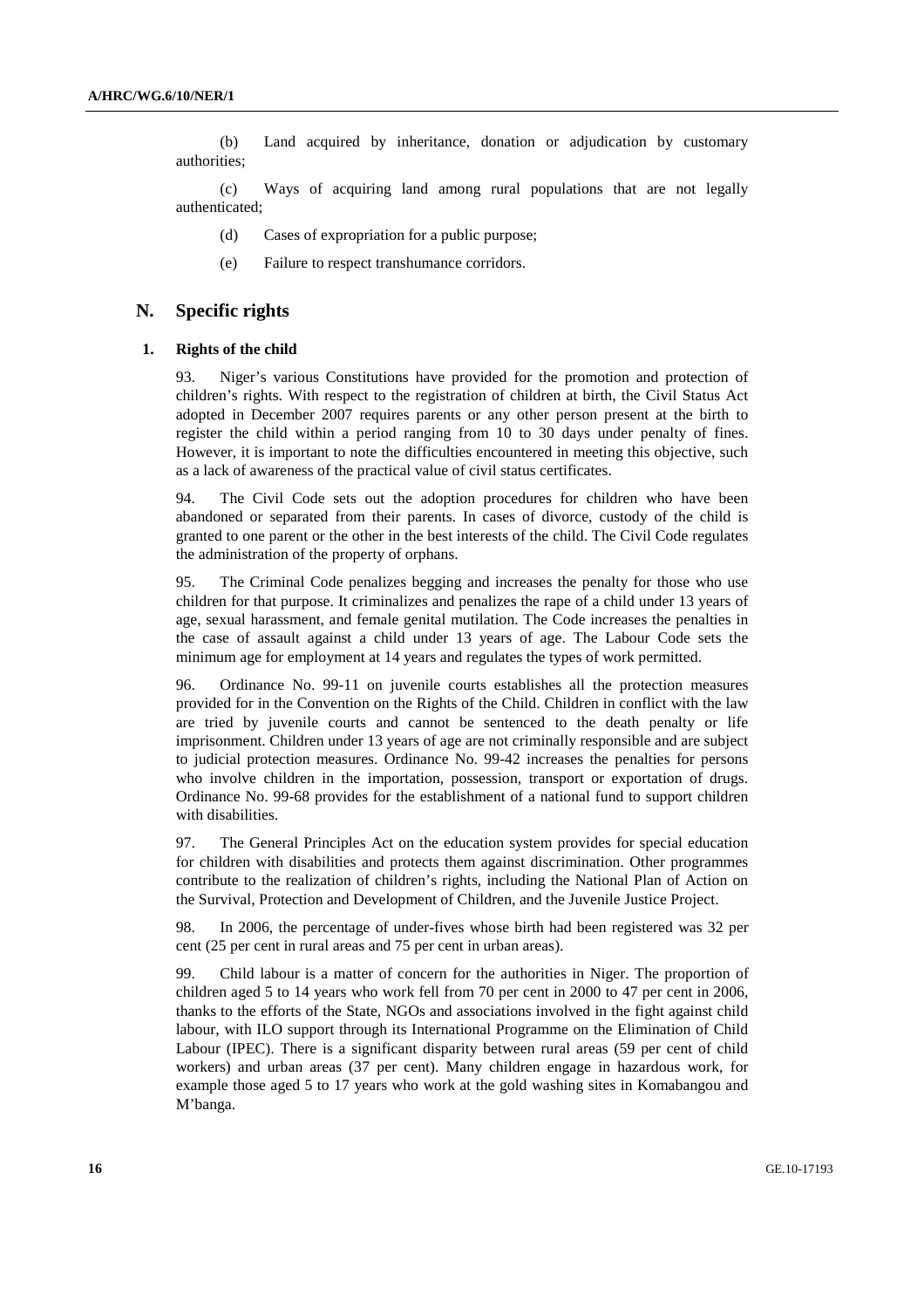100. In 2006 the regional directorates of the Ministry for the Advancement of Women and Protection of Children estimated the number of street children to be 11,042. According to the Demographic and Health Survey and the multiple indicator cluster survey, in 2006, 31 per cent of children were separated from at least one of their biological parents as compared to 17.4 per cent in 2000. Wards of the State are entrusted to the Care Centre for Children with Family Difficulties in Niamey. In 2008, the Centre admitted 38 children as against 17 in 2000. With respect to children in conflict with the law, in 2008 the number of minors detained in the country's 37 prisons stood at 207 (181 boys and 26 girls).

101. Early and forced marriages are a reality in Niger. According to the 2006 Demographic and Health Survey and the multiple indicator cluster survey, half of the women in the age group 25–49 had been married by the age of 15.5 years. The median age at first marriage had increased slightly from 1998, when it was 15.1 years. In 2006, the national prevalence rate of female genital mutilation/excision was 2.2 per cent, i.e. half the 1998 figure of 5.6 per cent.

#### **2. Women's rights**

102. The advancement and protection of women's rights are matters of permanent concern for the public authorities. The revision of the Criminal Code in 2003 took certain women's issues into account. Sexual harassment, female genital mutilation, slavery, procuring, incitement to immorality and rape are severely punished by the law.

103. The Quota Act is a major piece of legislation on the promotion of women's rights. A code on personal status governing family relationships is currently being drafted for adoption. Two major policies contribute to the effective exercise of women's rights: the national policy on social development, which incorporates the advancement of women in one of its sectoral strategies, and the National Gender Policy adopted in 2008.

104. Physical, verbal and psychological violence is difficult to assess because of the lack of official statistics. Nevertheless, ad hoc studies indicate that it is an everyday part of women's lives. In addition to these forms of violence, there are other customary forms, such as repudiation and forced marriage. Depending on custom, women from some ethnic groups are deprived of property, including land when an inheritance is divided up. Examples of violations of women's rights include the economic exploitation of women when they are deprived of certain essential property; prevented from engaging in development activities; ill-treatment of domestic workers; and trafficking.

#### **3. Marriage and family life**

105. All of Niger's Constitutions have recognized marriage as the natural and moral basis of the human community. The State, and public bodies have a duty to ensure the physical, mental and moral health of the family. Only opposite-sex unions are entered into and recognized.

106. In Niger, marriage is governed by both customary and civil law. However, most marriages are celebrated under customary law. Act No. 2004-50 on the organization of the judiciary provides that customs are applicable in family law as long as they do not contradict international conventions duly ratified by Niger.

107. The Civil Code states that men under the age of 18 years and women under the age of 15 years may not enter into marriage. Customary law does not set a legal marriageable age. Polygamous marriage is governed by customary law and religion. Polygamous unions are widespread in both rural and urban areas. There has been little change in the frequency of polygamy: 38 per cent of women and 24 per cent of men were in polygamous unions in 2008, as compared to 36 per cent and 22 per cent, respectively, in 2006.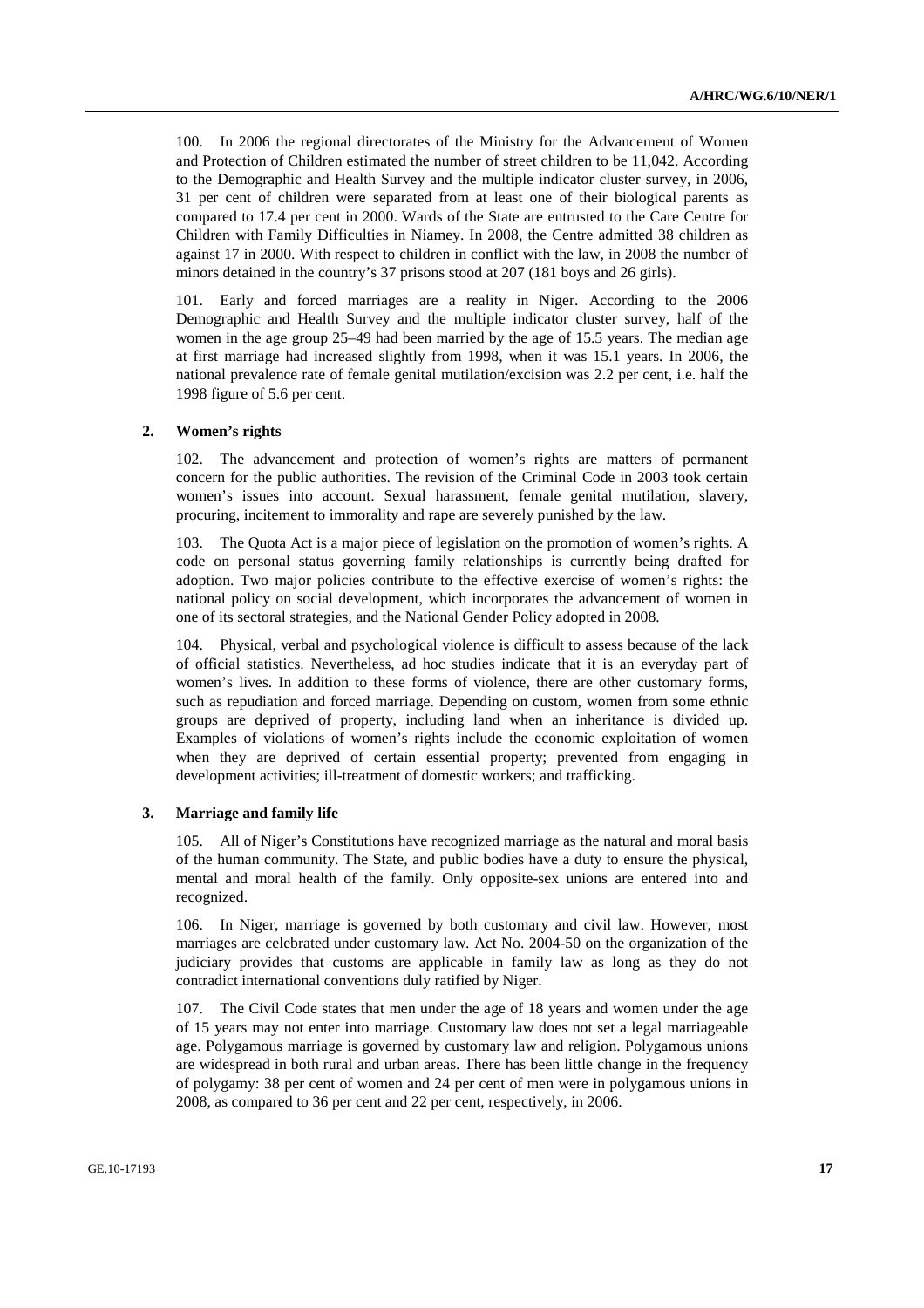108. With respect to the resolution of disputes under family law, courts and customary authorities are competent to hear such cases. Currently, there is no legislation on family law. All attempts at codification from 1976 onwards have been unsuccessful. The role played by husbands is a factor that greatly influences decisions about the spacing of children; 18 per cent of women involved in decision-making use a means of contraception, as compared to 7 per cent of those who have no say in decisions affecting the couple. Women are generally responsible for children's education and care, although parental authority is exercised by men.

#### **4. The rights of persons with disabilities**

109. Ordinance No. 93-012 of 2 March 1993 defines the minimum rules for the social protection of persons with disabilities. Pursuant to that Ordinance, two decrees were adopted in 2010, one establishing the National Committee for the Advancement of Persons with Disabilities and the other on the organization, powers and functioning of the Committee. Article 9 of Decree No. 96/456/PRN/MSP provides for 100 per cent coverage of hospitalization costs for persons with disabilities.

110. Under article 21 of the Ordinance, all public or private establishments with at least 20 employees are required to reserve 5 per cent of jobs for persons with disabilities. The implementation of this article enabled 150 graduates with disabilities to be recruited into the civil service between 2007 and 2009.

111. The 2001 general population and housing census found that persons with disabilities represent 0.73 per cent of the total population (44,025 men and 36,010 women). Girls account for 45 per cent of children with disabilities. The most common disabilities are lower limb infirmity (13.37 per cent), deafness (10.61 per cent), blindness (11.47 per cent) and mental deficiency (10.23 per cent). A significant proportion of children (33.44 per cent) have more than one disability.

112. The main form of discrimination against persons with disabilities is their stigmatization by society. In some cases, they are also discriminated against in employment.

#### **O. Awareness-raising activities and human rights education**

113. The following awareness-raising and education activities have been carried out in recent years:

- Training for senior personnel in all ministries on the human rights-based approach and on treaty bodies
- Training for members of the inter-ministerial committee on the drafting of initial and periodic reports for United Nations human rights mechanisms
- Training for defence and security forces on human rights
- Training and awareness raising for NGOs on the universal periodic review
- The introduction in 2006 of 16 Days of Activism (25 November–10 December) on women's rights, an initiative of the Framework for Coordination, bringing together representatives of the State, civil society and technical and financial partners
- The "defence caravan" consisting of lawyers who provide free legal services to defendants and the general public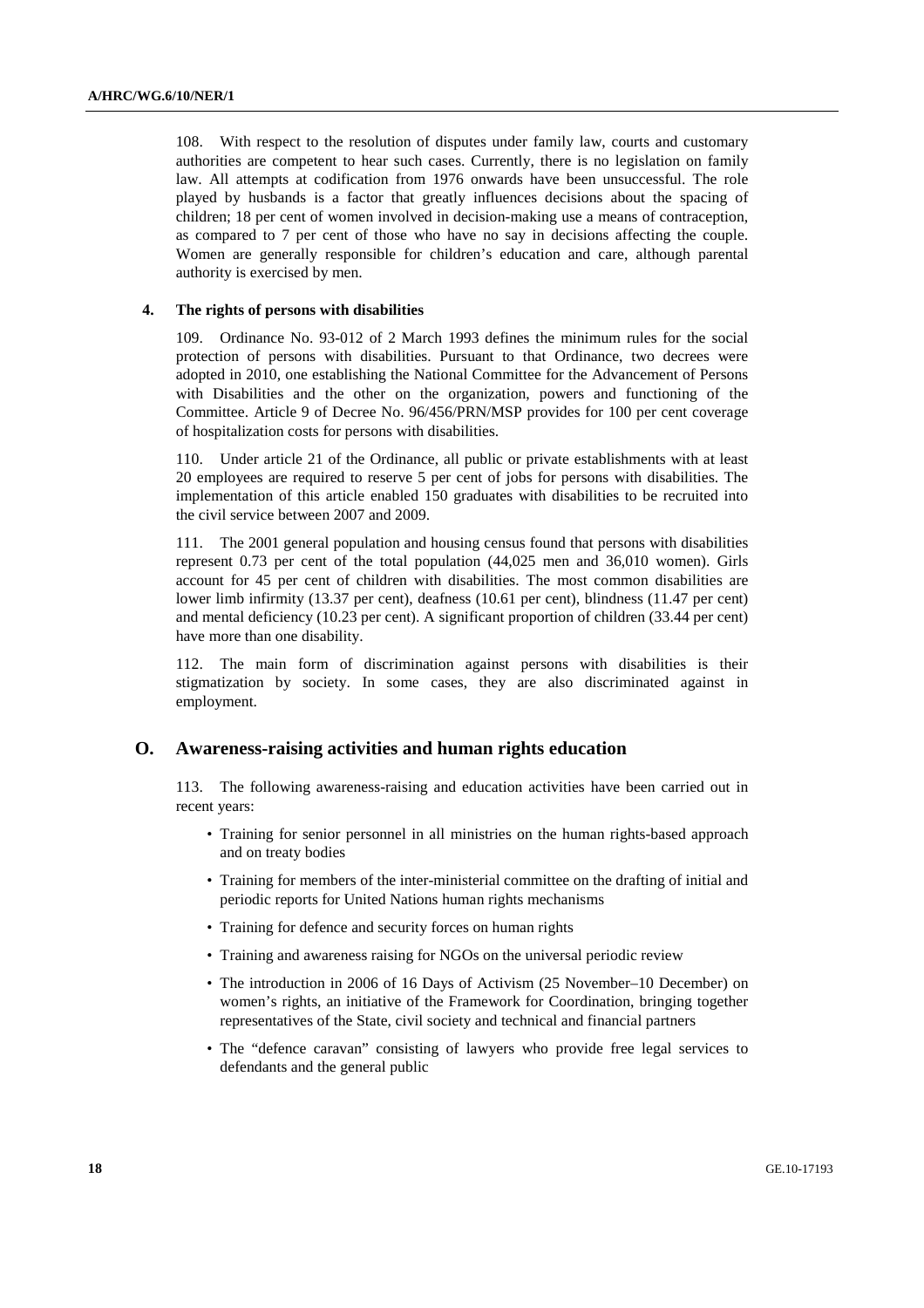### **P. Cooperation with human rights mechanisms**

114. The State of Niger reaffirms its commitment to continue its cooperation with mechanisms for the promotion and protection of human rights and to fulfilling obligations incurred by ratification of international human rights instruments to which it is party. It has submitted initial and periodic reports to the Committee on the Elimination of Discrimination against Women and to the Committee on the Rights of the Child. Following consideration of those reports in 2007 and 2009, respectively, Niger started implementing those Committees' recommendations. Actions include:

 (a) Establishment of an ethics committee to speed up the procedure for adopting the personal status code;

 (b) In the context of the withdrawal of reservations made in respect of the Convention on the Elimination of All Forms of Discrimination against Women, the formulation of an action plan to implement the Convention during the period 2008–2012, including a programme of awareness-raising, training and advocacy for different target groups in 2009;

 (c) Continuing efforts to raise awareness of birth registration as part of a national campaign, and the organization of mobile court hearings for birth registration.

115. Regarding cooperation with special procedures mechanisms, the Special Rapporteur on the right to food visited Niger in 2001 and 2005 and received the full cooperation of the authorities in Niger.

116. In view of delays in submitting reports to treaty bodies and its commitment to reduce the backlog, in 2010 Niger set up an inter-ministerial committee responsible for drafting initial and periodic reports for treaty bodies.

## **IV. Achievements, best practices, challenges and constraints**

117. Despite the various political crises that have affected Niger, all the country's Constitutions have proclaimed the commitment of the sovereign people to the principles of pluralist democracy and human rights as defined in the Universal Declaration of Human Rights and the African Charter on Human and Peoples' Rights.

### **A. Best practices**

118. Niger has been tireless in its efforts to implement political, economic and social measures, including:

 (a) The population's effective participation in the conduct of public affairs through the process of decentralization;

 (b) Establishment of a national human rights observatory and the creation of a national human rights institution in accordance with the Paris Principles following the transitional period;

 (c) Adoption of programming laws to ensure nationwide coverage by the Defence and Security Forces;

 (d) Implementation of the "Action2" project for the promotion of human rights in Niger;

(e) Decriminalization of press offences;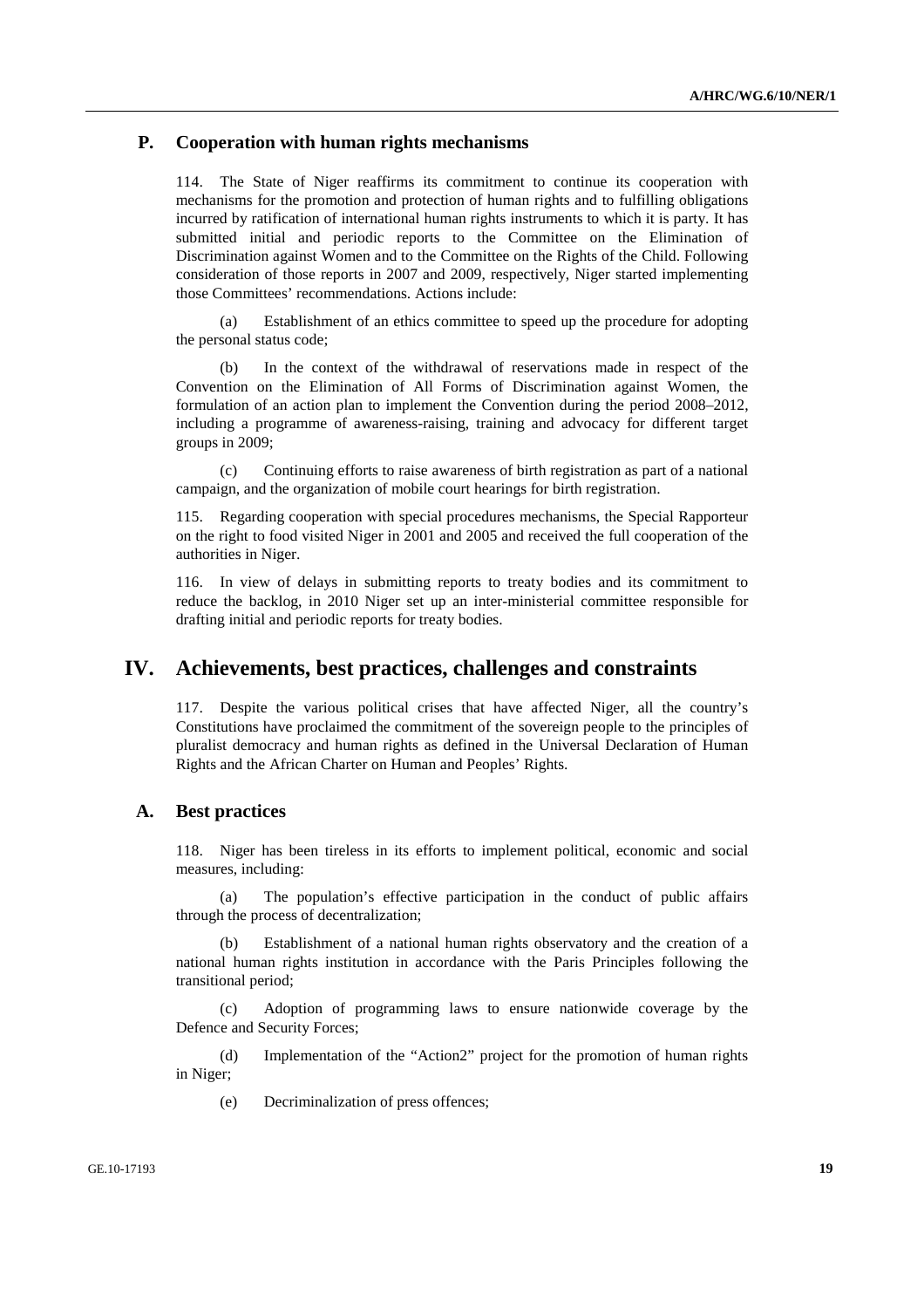(f) Training in humanitarian law for the Defence and Security Forces;

 (g) Establishment of school management committees involving parents in the running of schools;

 (h) Introduction of free health services for under-five child care, Caesarean sections, antenatal care (including the distribution of impregnated mosquito nets to pregnant women and nursing mothers) and the detection and treatment of cancer that affects women and family planning;

 (i) Opening of a judicial section at the National School of Administration, establishment of special courts and improved access to justice (mobile courts, defence caravans);

(j) Setting up of a permanent system of food security stocks;

 (k) Adoption of the Quota Act for elective or nominative posts and appointments;

 (l) Preparation of human rights training manuals for the police, the national guard, and judges.

#### **B. Challenges and constraints**

119. Niger faces enormous challenges and constraints:

 (a) Inadequate capacity of bodies responsible for promoting and protecting human rights, especially regarding the drafting of reports, follow-up to treaty body and universal periodic review recommendations;

(b) The weight of external debt on investment programmes;

(c) Persistent residual insecurity in the north of the country;

 (d) Persistence of stereotypes, sociocultural constraints, poverty and illiteracy, which do not facilitate women's participation in decision-making;

 (e) Inadequacy and high cost of access to means of communication and information;

 (f) Inadequate financial and human resources and dilapidated school infrastructure;

 (g) Shortage of specialized educators and adequate facilities, and the high girl's dropout rate;

 (h) Failure to match training to jobs, exclusion of the informal sector from social protection, and weak operational capacity of labour inspectorates;

 (i) The sheer distance between the courts and the public, the remoteness, inaccessibility and isolation of certain rural areas, the slowness of the judicial system, and the high illiteracy rate;

 (j) The distance to the health services, the lack of facilities and specialized personnel, the scarcity and high cost of medicines and the persistently high maternal, infant and child mortality rates;

(k) Recurrent food insecurity and malnutrition;

(l) Shortage of safe drinking water;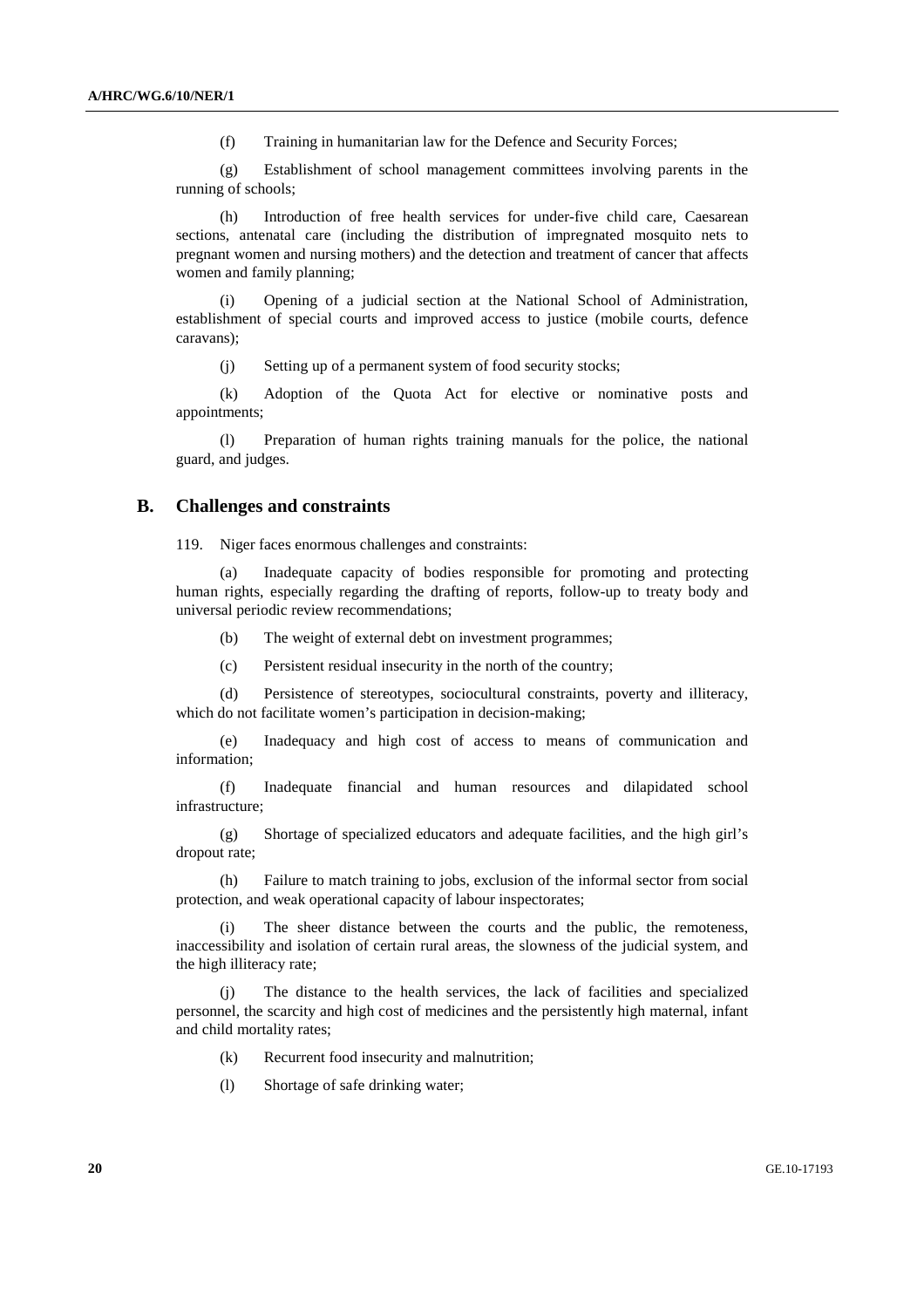(m) Accelerated desertification, deforestation, ineffective enforcement of standards for industrial-waste disposal, municipalities' insufficient capacity to manage household waste and waste water, and inadequate capacity to assess the impact of the exploitation of natural resources on human rights;

(n) Inadequate supply of social housing, in terms of both quantity and quality;

 (o) The low birth registration rate, particularly in rural areas; child labour; street children; and children in conflict with the law;

 (p) Violence against women, the exploitation of girls in domestic service, early and forced marriages, ill-treatment related to repudiation and the economic exploitation of women.

# **V. Key national priorities, initiatives and commitments**

### **A. Priorities and commitments**

120. Faced with these challenges, Niger is committed to:

- (a) Promoting good governance through transparent conduct of public affairs;
- (b) Catching up on its reporting obligations;

 (c) Strengthening capacity to follow up on treaty body and universal periodic review recommendations;

- (d) Regulating the informal sector;
- (e) Combating illiteracy;
- (f) Stepping up awareness-raising and training for women in leadership skills;
- (g) Continuing efforts to amend the Quota Act;
- (h) Adopting the charter on access to information;
- (i) Allocating more resources to the education sector;

 (j) Integrating human rights education into curricula at all levels of the education system;

 (k) Continuing the implementation of the decent work country programme with ILO;

 (l) Formulating a national plan of action to combat trafficking, in accordance with the subregional action plan of the Economic Community of West African States;

(m) Adopting the draft ordinance on trafficking in persons;

(n) Bringing justice closer to the public through the creation of new courts;

(o) Establishing a body specialized in prison administration and human rights;

 (p) Adopting incentives for health personnel to specialize in certain fields and to help them practise;

(q) Improving access to medicine;

 (r) Strengthening existing measures through the setting up of food security stocks: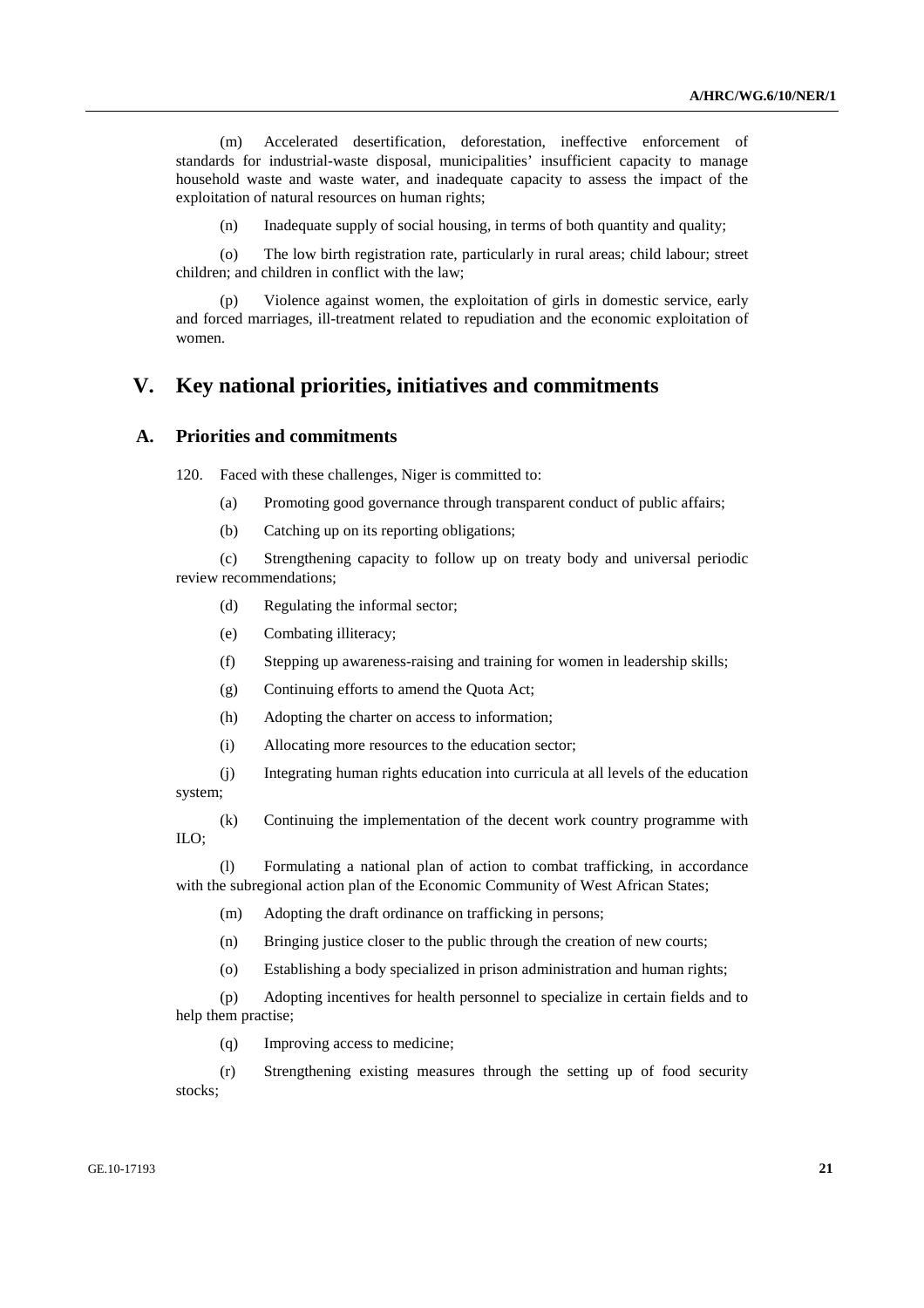(s) Developing research and modernizing the agricultural and livestock sector in order to improve productivity;

 (t) Encouraging investment in the water industry to make better use of Niger's potential water resources;

 (u) Extending the supply of safe drinking water for the population and increasing the number of surface reservoirs for the irrigation of off-season crops;

(v) Continuing the fight against desertification;

(w) Implementing the national housing policy;

(x) Formulating a national child protection policy;

 (y) Implementing the national gender policy and raising public awareness of violence against women;

(z) Continuing efforts to adopt the personal status code;

(aa) Formulating and implementing a national human rights plan;

 (bb) Establishing a national human rights commission in accordance with the Paris Principles;

(cc) Creating a directorate for juvenile judicial protection;

(dd) Establishing a safe drinking water supply system in all rural villages.

#### **B. Initiatives**

121. In order to improve the protection and promotion of human rights, Niger has undertaken:

(a) The establishment of legislation departments in every ministry;

 (b) The overhaul of the commission responsible for legislative reform in the Ministry of Justice and Human Rights;

(c) The adoption of a national gender policy in 2008;

 (d) The expansion of the Ministry of Justice into a ministry responsible for justice and human rights in 2010;

 (e) The establishment of a ministry responsible for the advancement of women and the protection of children;

 (f) The establishment of the National Observatory for Human Rights and the National Observatory for Communication in 2010;

 (g) The establishment of the National Commission for Social Dialogue comprising representatives of the unions and the State;

(h) The National Council for Political Dialogue;

(i) The National Labour Council;

 (j) The National Commission on Economic, Financial and Tax Crime and Promoting Good Governance;

 (k) The High Authority for National Reconciliation and the Consolidation of Democracy;

(l) The High Authority for Food Security;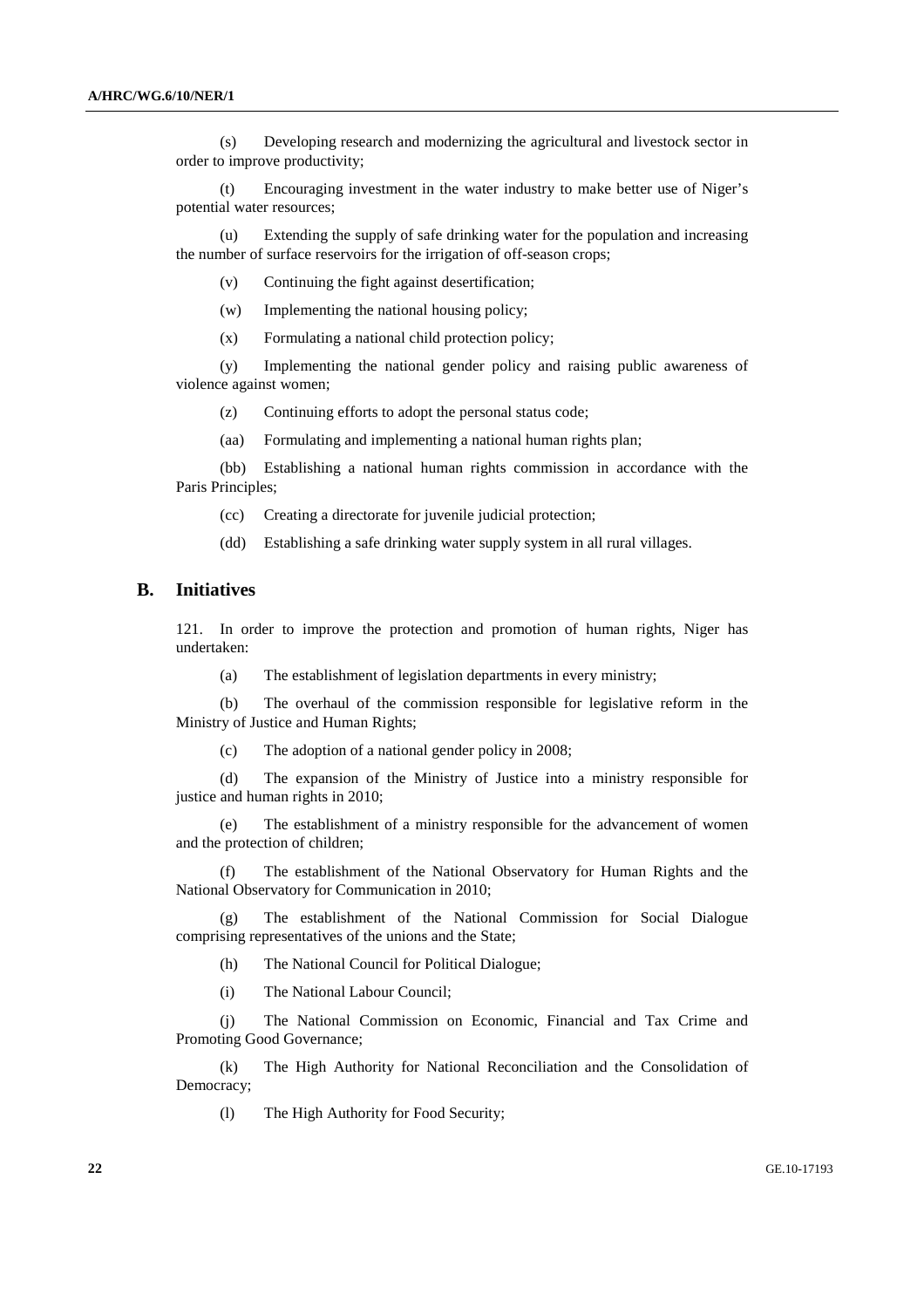(m) The establishment of an inter-ministerial committee responsible for drafting treaty body and universal periodic review reports.

# **VI. Expectations in terms of capacity-building and requests for technical assistance**

122. Given the sheer scale of the challenges and constraints facing Niger, appropriate technical assistance from the international community will be vital in providing effective support to the country in its determination to restore the rule of law and to strengthen its human rights capacities in the following areas:

 (a) Experience-sharing initiatives with a view to building capacity to regulate the informal sector;

 (b) Training for women in advocacy techniques in order to encourage their participation in decision-making processes;

- (c) Formulation of a national action plan to combat trafficking in persons;
- (d) Building the capacities of the high courts and special courts;
- (e) Establishment of a legal and judicial assistance scheme;
- (f) A programme of legal and judicial information for persons on trial;
- (g) Establishment of a body specializing in prison administration and human rights;
	- (h) Building and equipping health facilities;
	- (i) Increased availability of safe drinking water;
	- (j) Implementing anti-desertification measures;

 (k) Training in assessing the impact of the exploitation of natural resources on human rights;

- (l) Funding for social housing;
- (m) Formulating a national child protection policy;

 (n) Implementing the national policy on gender and raising awareness of violence against women;

(o) Efforts to adopt a personal status code;

 (p) Establishing and building the capacity of a national human rights commission in accordance with the Paris Principles;

 (q) Building the capacities of various civil society and State actors involved in human rights;

(r) Establishing a strategy to prevent school dropout, in particular among girls;

- (s) Building the State's capacities to deal with residual insecurity;
- (t) Education and vocational training for persons with disabilities;

 (u) Drafting initial and periodic reports for treaty bodies and the universal periodic review;

(v) Strengthening the civil registration system;